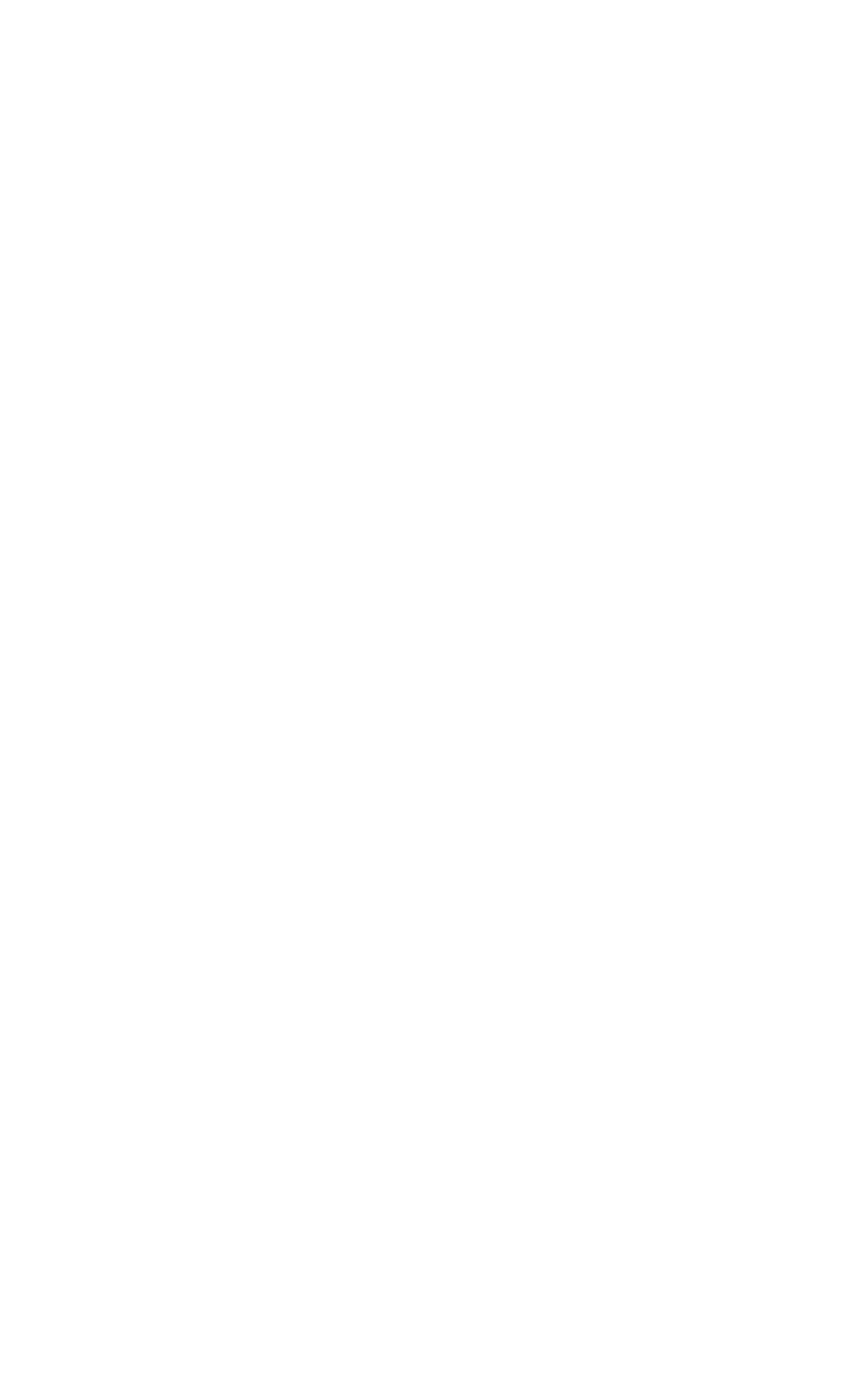|      | Hosiery and<br>Knit Goods |         |                          |                                   |             | Foundries and                   |
|------|---------------------------|---------|--------------------------|-----------------------------------|-------------|---------------------------------|
|      | <b>NBER</b>               | Douglas | <b>NBER</b> <sup>c</sup> | <b>Boots and Shoes</b><br>Douglas | <b>NBER</b> | <b>Machine Shops</b><br>Douglas |
| 1890 | 9.4                       | 11.3    | 16.1                     | 16.9                              | 18.5        | 31.9                            |
| 1891 | 9.6                       | 11.5    | 15.9                     | 16.7                              | 19.0        | 31.3                            |
| 1892 | 10.1                      | 10.7    | 16.1                     | 17.1                              | 18.6        | 32.3                            |
| 1893 | 10.6                      | 10.8    | 16.4                     | 17.3                              | 18.8        | 32.2                            |
| 1894 | 10.3                      | 10.3    | 16.0                     | 17.1                              | 18.6        | 31.2                            |
| 1895 | 9.9                       | 11.1    | 15.4                     | 17.3                              | 18.0        | 31.3                            |
| 1896 | 10.0                      | 10.6    | 15.0                     | 17.2                              | 17.8        | 31.7                            |
| 1897 | 9.5                       | 10.1    | 14.7                     | 17.3                              | 17.3        | 31.7                            |
| 1898 | 9.6                       | 10.2    | 14.2                     | 17.3                              | 17.5        | 31.6                            |
| 1899 | 10.2                      | 10.0    | 14.5                     | 17.5                              | 17.3        | 32.2                            |
| 1900 | 10.2                      | .10.1   | 14.8                     | 17.8                              | 18.0        | 33.2                            |
| 1901 | 10.2                      | 10.9    | 15.1                     | 17.8                              | 18.3        | 34.0                            |
| 1902 | 10.4                      | 11.8    | 15.4                     | 18.6                              | 19.4        | 35.2                            |
| 1903 | 11.0                      | 12.5    | 16.5                     | 19.5                              | 20.2        | 36.3                            |
| 1904 | 10.7                      | 12.0    | 16.3                     | 20.0                              | 20.0        | 36.4                            |
| 1905 | 11.2                      | 12.9    | 17.2                     | 20.4                              | 20.2        | 36.6                            |
| 1906 | 12.7                      | 13.5    | 17.6                     | 20.7                              | 21.3        | 37.8                            |
| 1907 | 12.3                      | 14.4    | 18.5                     | 21.6                              | 21.8        | 38.9                            |
| 1908 | 12.2                      | 14.4    | 18.4                     | 21.2                              | 21.9        | 36.7                            |
| 1909 | 12.4                      | 14.2    | 18.4                     | 22.0                              | 22.0        | 36.9                            |
| 1910 | 13.0                      | 14.5    | 19.4                     | 21.9                              | 23.0        | 38.6                            |
| 1911 | 13.3                      | 14.5    | 19.8                     | 22.2                              | 23.5        | 39.6                            |
| 1912 | 14.0                      | 15.4    | 20.4                     | 22.3                              | 24.1        | 39.9                            |
| 1913 | 14.6                      | 16.7    | 21.0                     | 24.1                              | 25.1        | 40.6                            |
| 1914 | 16.0                      | 17.2    | 21.2                     | 24.3                              | 25.3        | 41.3                            |

TABLE 14 (concluded)

SOURCE: NBER series from Table 13. Douglas series: Paul Douglas, Real Wages in the United States, 1890—1926, Boston, 1930, pp. 96 and 101.

a Includes cotton smaliwares and cotton lace.

b Includes felt goods and wool hats.

c Includes boot and shoe cut stock and findings.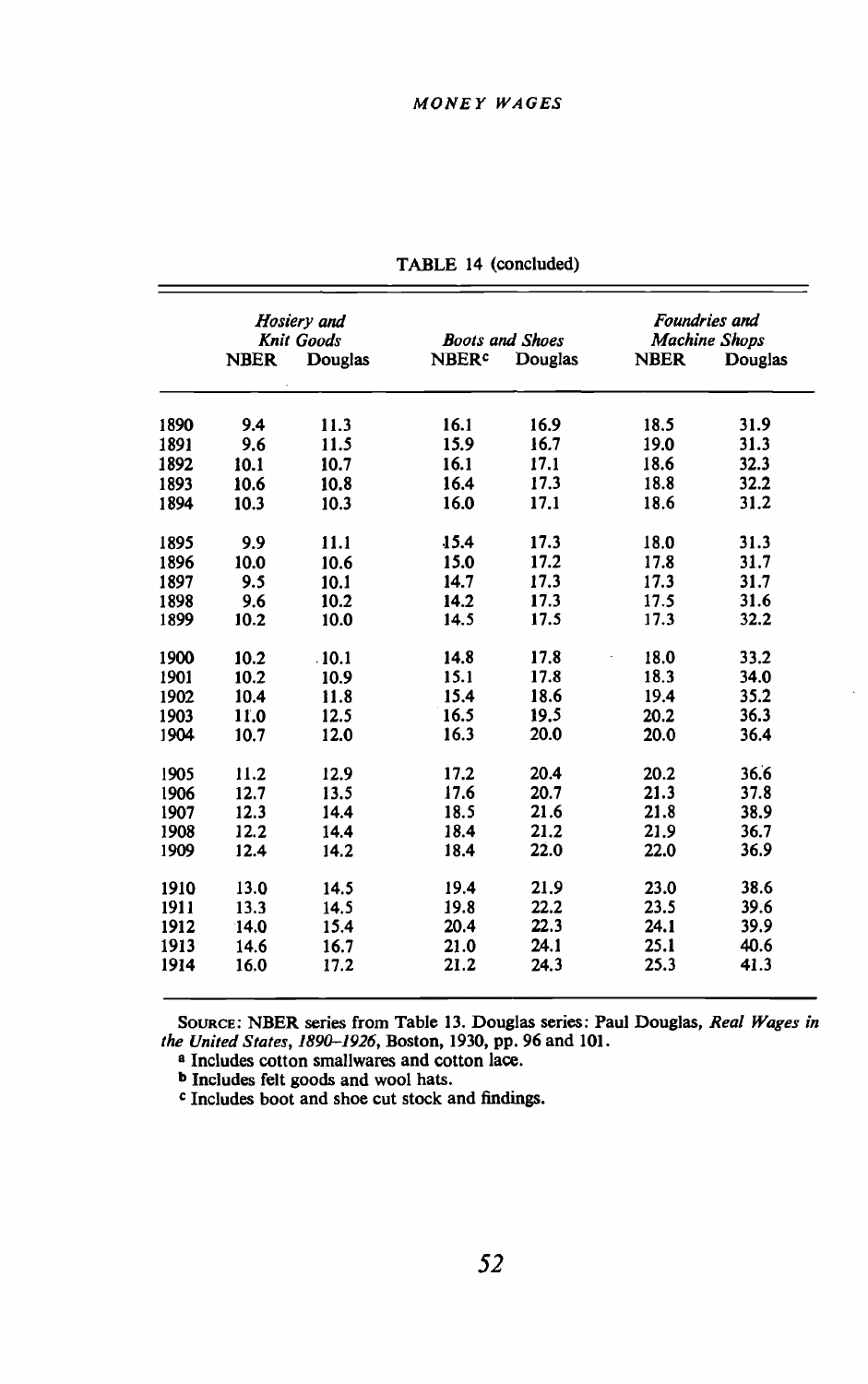# CHART 3

Comparisons of Estimates of Average Hourly Earnings in Six Industries,<br>1890–1914

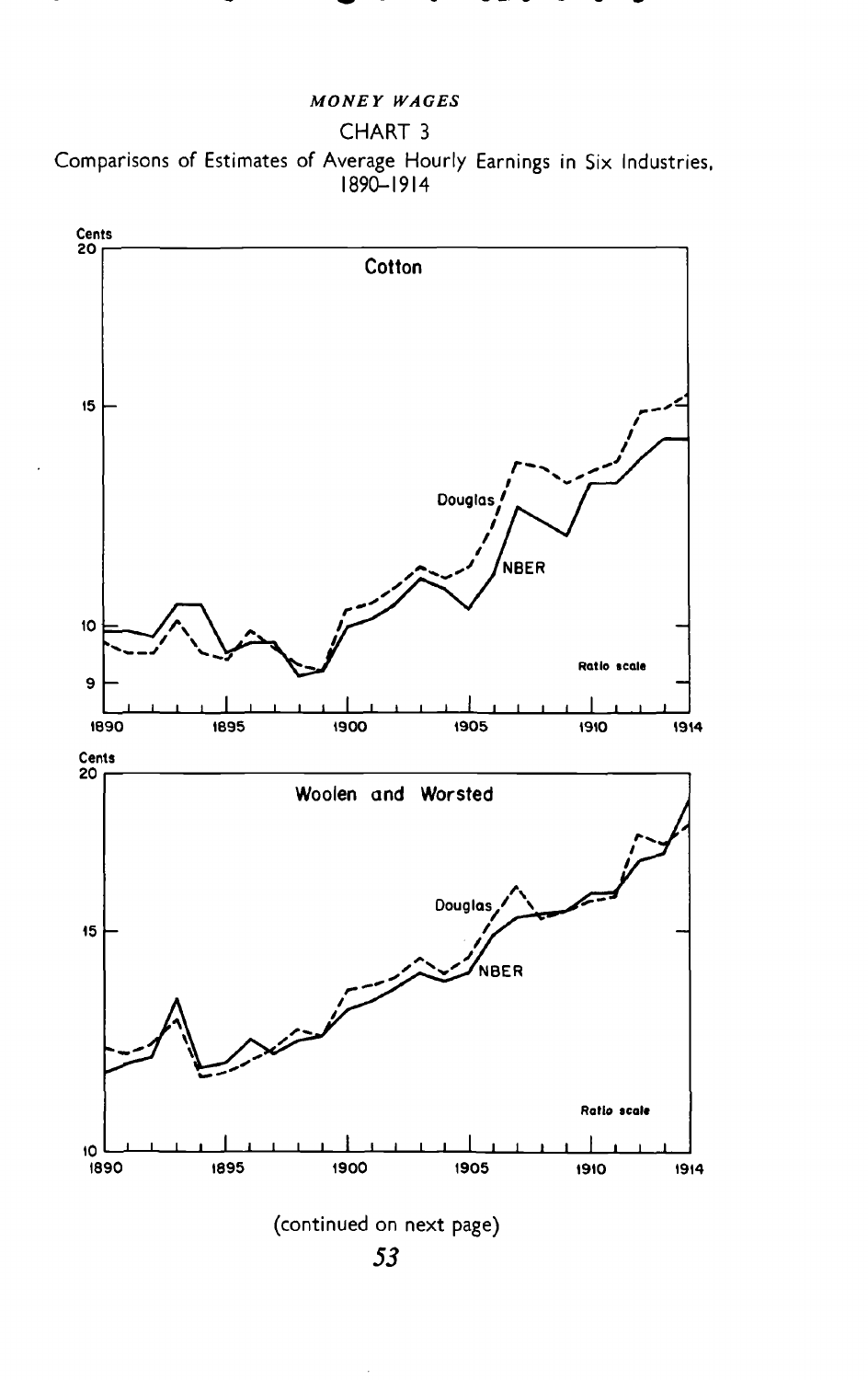MONEY WAGES CHART 3 (continued)

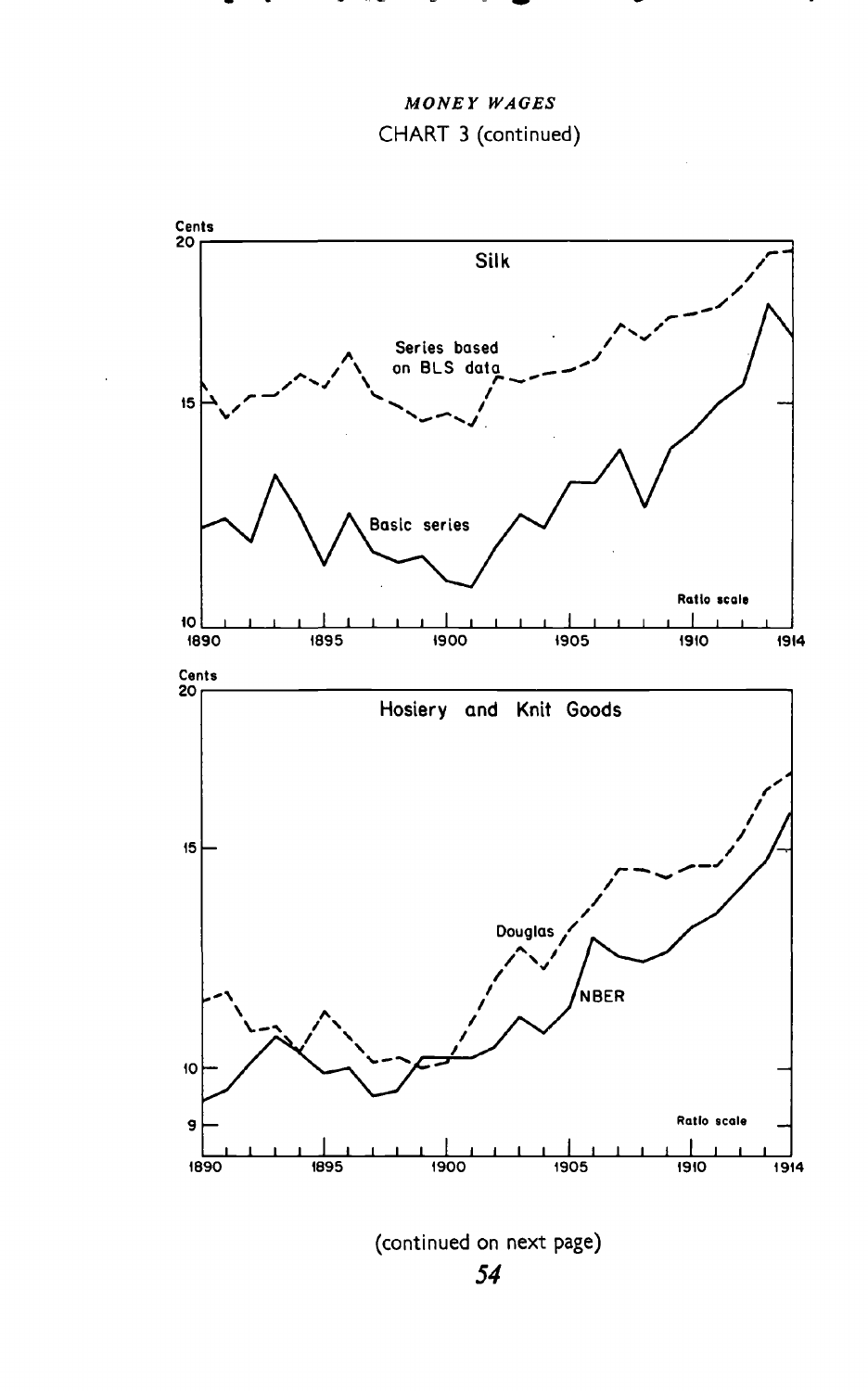MONEY WAGES CHART 3 (concluded)

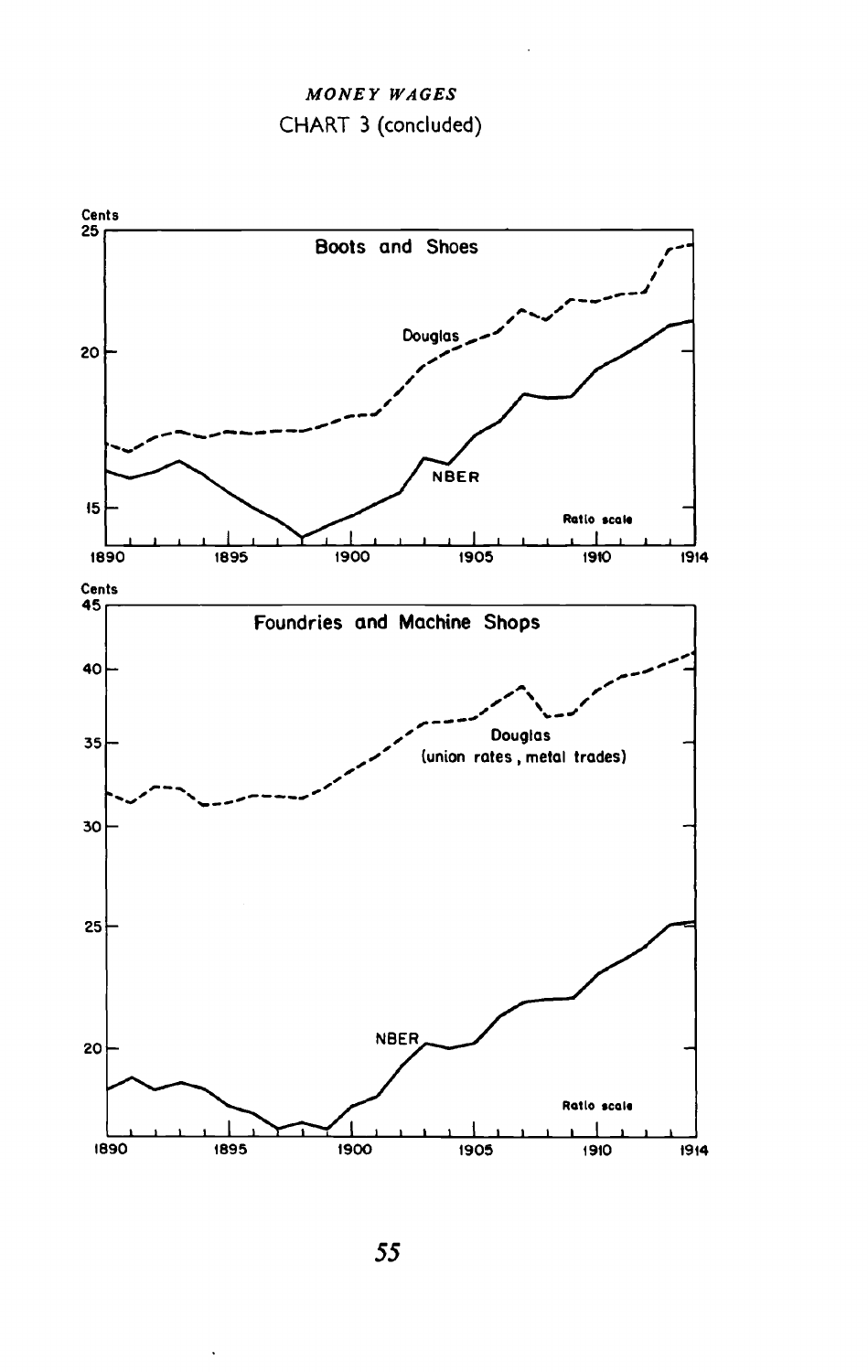estimated from the 1914 Census data that about 0,3 cent of this difference is due to our inclusion of the lower-paying industries "boot and shoe cut stock" and "boot and shoe findings." The rest we presume results from the exclusion from the BLS sample of firms "whose main or sole products are pegged shoes or specialties such as slippers, leggings, felt boots, etc."<sup>29</sup> In this industry there are no significant differences in geographical distribution between the census data and the BLS sample.

The second largest difference in level is in the silk industry; 2.8 cents per hour in 1914. Here the BLS sample excludes establishments "manufacturing exclusively machine twist, sewing and embroidery silks, braids, laces, novelties, etc."<sup>30</sup> That these are low-paying branches of the industry may be inferred from the relatively low annual earnings in New York State, which produced almost twothirds of the total output of fringes, braids, and bindings. There are also differences in geographical distribution some of which seem unrelated to the differences in industry definition. New Jersey and Massachusetts, both high-wage states, are overrepresented in the BLS sample, though Massachusetts produced a slightly higher share of fringes, braids, and bindings than of total output.31

In hosiery and knit goods there is a rather small difference in level between our series and Douglas's (1.2 cents in 1914), though there is a major difference in industry definition. The BLS data are confined to establishments making hosiery and knit underwear; they exclude establishments making such products as sweaters, bathing suits, gloves and mittens, and jersey cloth. Massachusetts, a high-wage state, is greatly overrepresented in the BLS sample.

In the cotton industry, our series lies below Douglas's after 1899; the difference reaches 1.2 cents by 1914. This difference does not arise from industry definition. Our definition includes two small branches of the industry, cotton smaliwares and cotton lace, not included in the BLS data. These branches employed 13,000 of the 393,000 workers in the industry in 1914. They were confined to the northern states and had higher average annual earnings than the industry as a whole. Excluding them widens the difference in 1914 between our series and Douglas's by about 0.1 cent.

The source of the difference seems instead to be the geographical

<sup>29</sup> BLS Bulletin No. 232, p. 20.

<sup>30</sup> BLS Bulletin No. 190, p. 195.

<sup>31</sup> Ibid., and Census of Manufactures, 1914, Vol. II, pp. 127 and 141-142.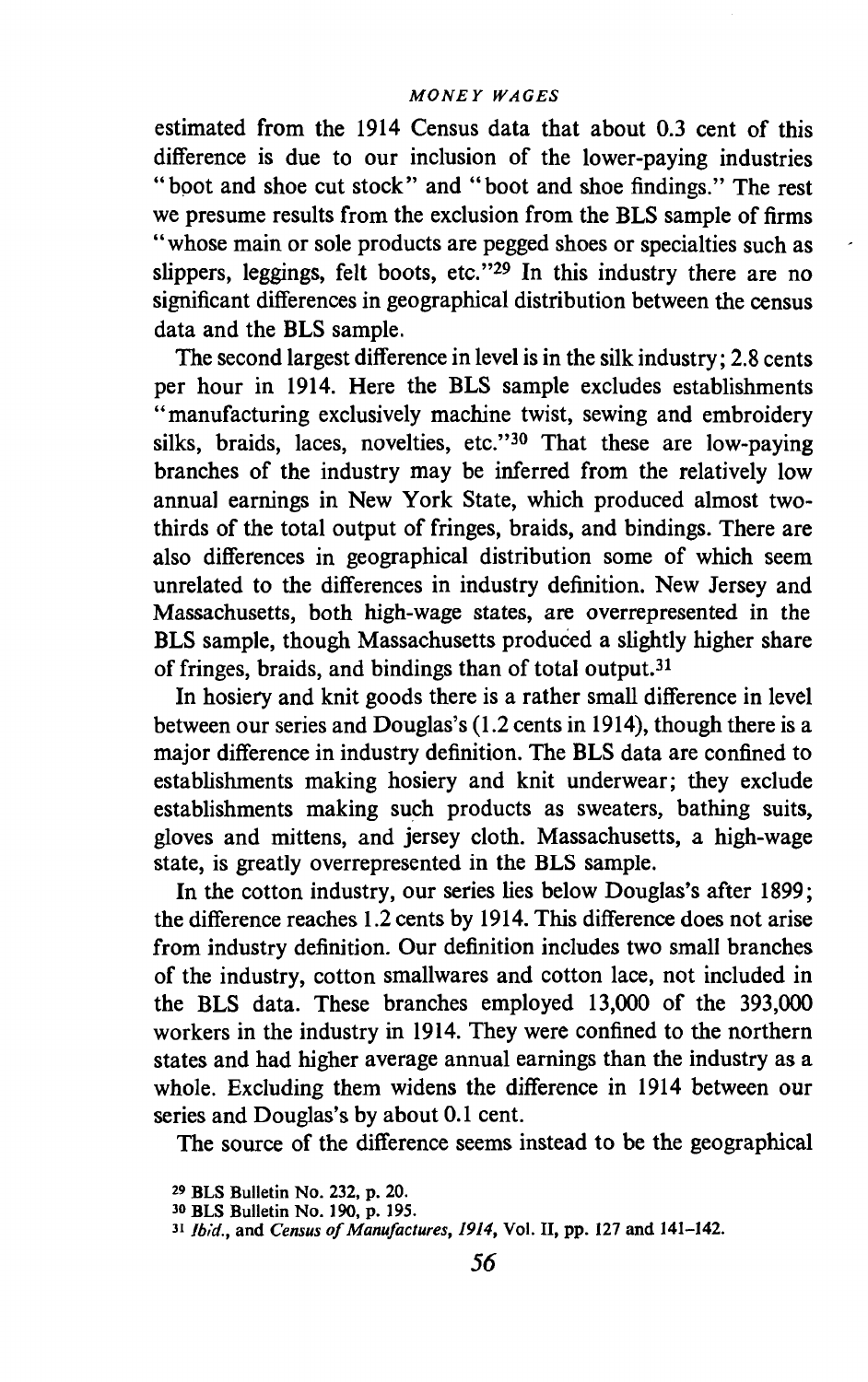composition of the BLS sample. This sample heavily overweights New Hampshire; it has 19 per cent of the BLS weight and less than 6 per cent of census employment. New Hampshire hourly earnings in the cotton goods industry can be roughly estimated from the census data at 17 cents in 1914, compared with the national average of 14.0. Much of the corresponding underweighting arises from the omission of several states producing relatively small amounts of cotton textiles. The most important of these are Virginia, Maryland, Tennessee, and Mississippi. The average annual earnings of the omitted states as a group are well below the national average, and these states also had a longer workweek than the national average.<sup>32</sup>

In the woolen industry, despite differences in ihdustry definition, there is no appreciable difference in level between Douglas's series and ours. The two do not differ by as much as 1 cent in any year.

The series in each of the five sets just discussed differ in movement as well as in level. The differences in movement are most pronounced in the 1890's. Almost all of our series and many of Douglas's reach a peak in 1893 and then decline rather sharply.33 However, of the five series based on BLS payroll data shown in Table 14, only two (cotton and woolens and worsteds) follow this general pattern. The Douglas series for hosiery and knit goods is higher both in 1891 and 1895 than in 1893; the silk series based on BLS data is higher in 1895 than in 1893, and Douglas's for boots and shoes shows no appreciable decline during the whole depression of the 1890's. Our series, based on state data for all three of these industries, follows the typical pattern of an 1893 peak and a sharp decline. In boots and shoes the decline is unbroken from 1893 to 1898, in marked contrast to the Douglas series.

These differences in movement seem to be related to the size of the sample in the Nineteenth Annual Report. The two payroll series that conform best to the general pattern had the largest samples. The average number of workers covered by these series for 1890—99 was 7,045 in cotton and 3,131 in woolen and worsted. In the poorly

<sup>32</sup> See BLS Bulletin No. 239, p. 30 and Census of Manufactures, 1914, Vol. II, pp. 21, 26, and 47. The BLS sample is that of identical establishments for which 1914 and 1916 data were secured; it is this sample that governs the level of Douglas's series. New Jersey is included only in cotton finishing; we have not included it among the "omitted states" mentioned in the text.

<sup>33</sup> The declines are typically prolonged as well as sharp. Of our eleven industry series that go back to 1893, the earliest to regain its 1893 level is iron and steel, which does so in 1899. Three industries do not regain their 1893 level until I 906 or 1907 (silk, dyeing and finishing textiles, and leather).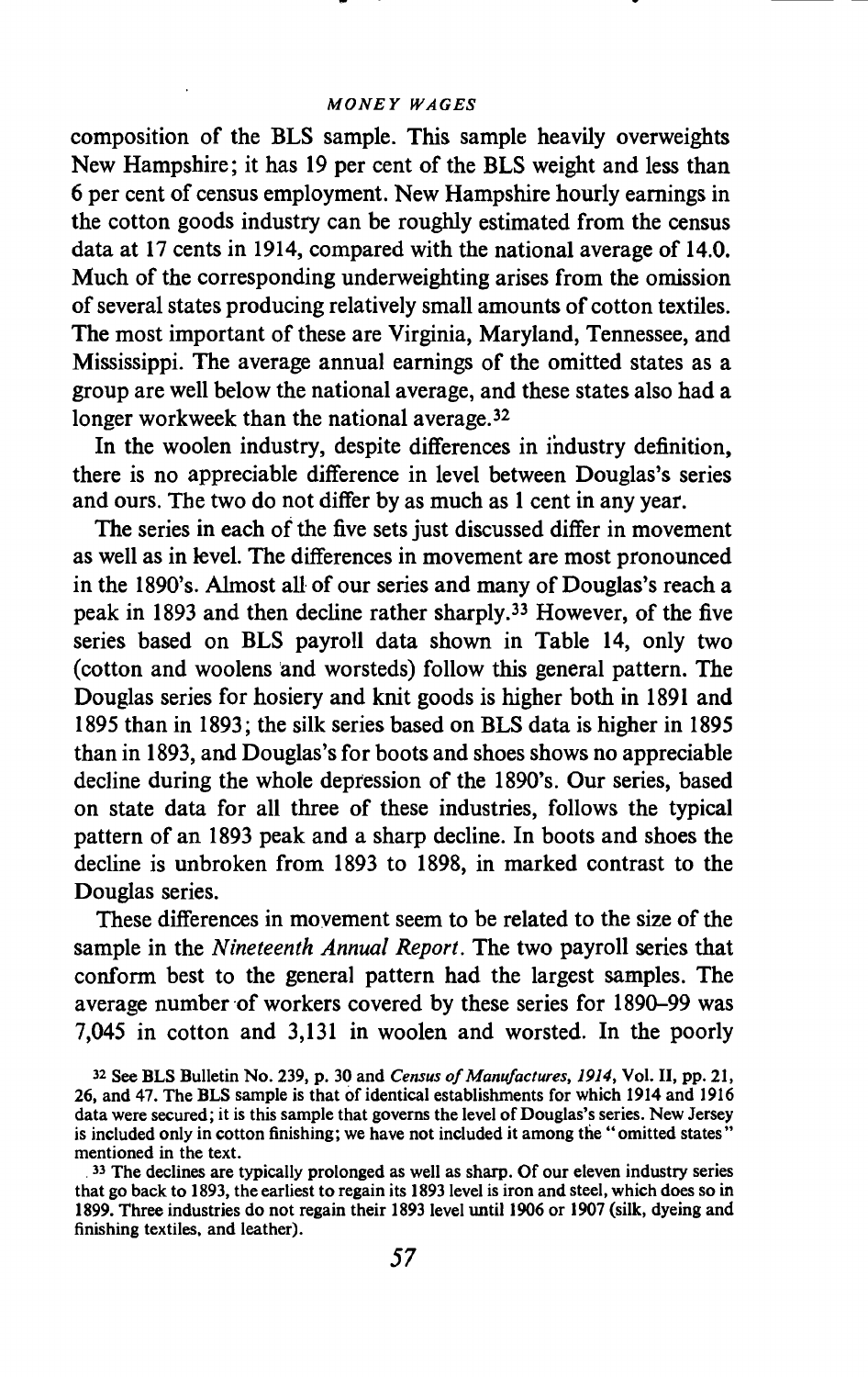conforming series it was 1,683 in silk, 1,206 in boots and shoes, and 824 in hosiery and knit goods.34

During the 1890's, only one of our series for the first five industries shown in Table 14 ever departs appreciably from the general pattern. In cotton, our hourly earnings series remains unchanged from 1893 to 1894, while Douglas's falls. It can be seen in Table 13 that this stability of hourly earnings results from proportional falls in daily hours and daily earnings. The hours series may here be reflecting actual rather than full-time hours, since the fall is reversed in 1895. We may, therefore, have overestimated hourly earnings in 1894 by double counting time not worked, once in the reduction in days in operation and once in the reduction in hours.

Our series for these first five industries reach their low points at different dates; woolens and worsteds in 1894, hosiery and knit goods in 1897, cotton and boots and shoes in 1898, and silk not until 1901. Two of the four series based on BLS data that show clear cyclical declines (boots and shoes does not) have their low points in the same year as our series: woolens and worsteds and silk. The other two, cotton and hosiery and knit goods, reach their lowest point in 1899, somewhat later than our series.

After 1900, there are few differences in movement between the series in the two sets. Our series for boots and shoes declines in the business contraction of 1904 while Douglas's does not, and it does not recover in 1909 from its fall in 1908. Our series for hosiery and knit goods turns down in 1907, two years before Douglas's and one year before most of the series for other industries. This series is dominated by the Pennsylvania data, which show a sharp drop in wages in the hosiery branch of the industry from 1906 to 1907.<sup>35</sup> Our basic series for silk reaches a peak in 1903 and drops during the business contraction of 1904, while the series based on BLS data drops in 1903. In 1913 our basic silk series shows a sharp peak as a result of the Paterson strike.36 The BLS series rises less from 1912 to 1913 and continues to rise to 1914.

<sup>34</sup> This inference about the effect of sample size is supported by the behavior of the Douglas payroll series not shown in Table 14. Three of these (iron and steel, lumber, and slaughtering and meatpacking) conform to the general pattern. In all three the average sample coverage for 1890–99 is over 2,400 workers. In clothing, the pattern is atypical; wages in 1896 are above those of 1893. Here the sample coverage is 1,043 workers.

<sup>&</sup>lt;sup>35</sup> Pennsylvania, Annual Report of the Secretary of Internal Affairs, Part III, Industrial Statistics, Vol. XXXV, 1907 (1908), pp. 123—124 and 179.

<sup>36</sup> This strike, involving almost 22,000 workers and lasting 22 weeks, was conducted by the Industrial Workers of the World. The Paterson area employed about 25,000 of the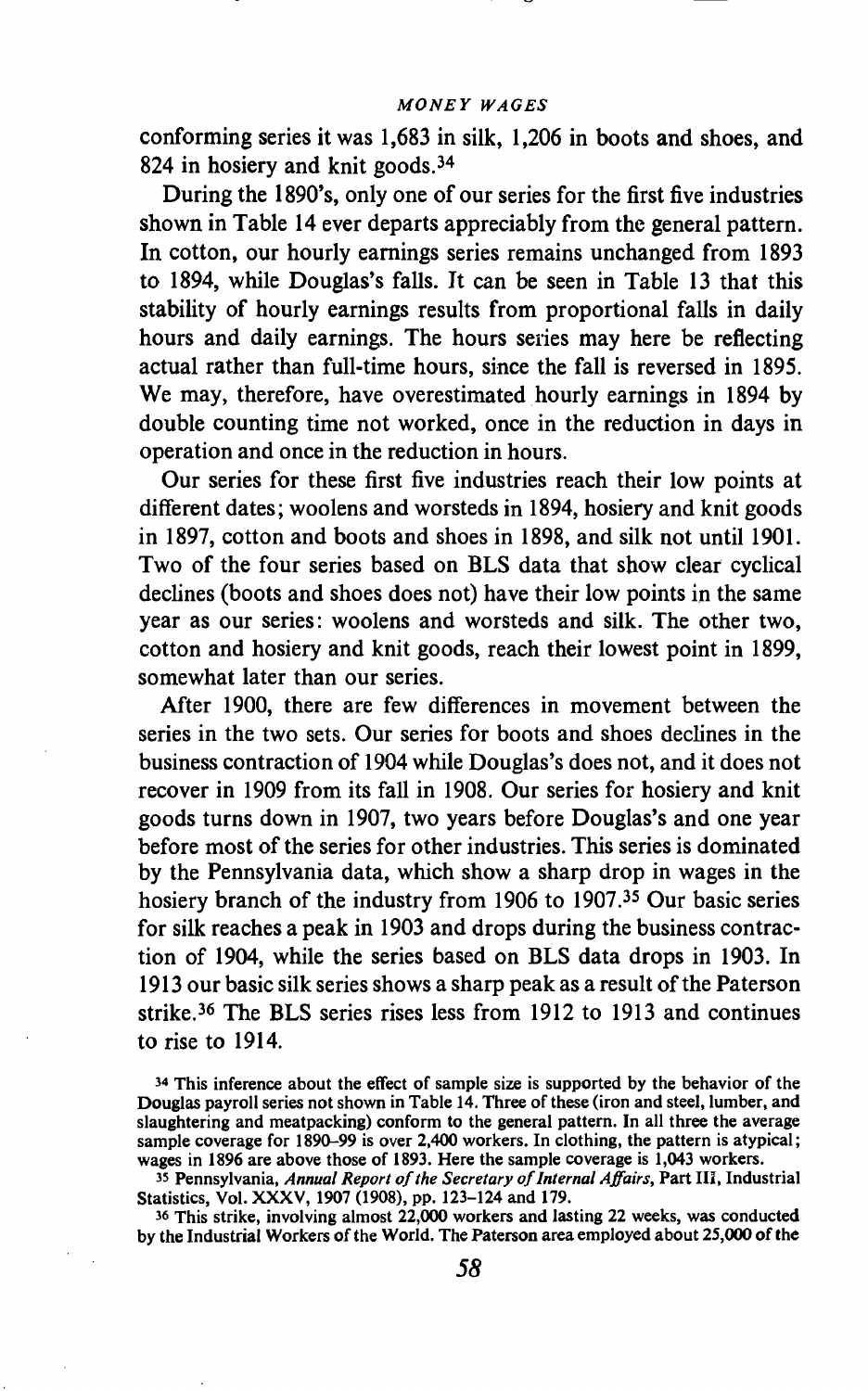In woolen and worsted, our series fails to fall in 1908, while Douglas's shows the drop characteristic of most of the series. This is one of the instances in which our series for annual earnings and days in operation both fall, but days in operation fall more (see p. 36 above). There is an unusual fall in the Douglas series in 1913 not present in our series. In the cotton industry our series is unusual in that the wage decline of 1904 continues in 1905; the Douglas series shows the typical one-year decline.

We turn now to the final comparison in Table 14, that between our series for foundries and machine shops and the Douglas union-rate series for metal trades. The difference in level is very large throughout the period. In 1890, the union rate series is 72 per cent above ours and in 1914, 63 per cent.

Our definition of foundries and machine shops, though very broad, is considerably narrower than that of the union-rate series for metal trades. In several occupations in the metal trades series, especially blacksmiths and helpers, boiler makers and helpers, and machinists and helpers, most of the rates shown are from railroad repair shops, and there a few quotations from miscellaneous industries such as automobile repairing and breweries.37 However, this difference in industry definitions seems to account for only a small part of the difference in level between our series and the union-rate series. When we estimate hourly earnings in railroad repair shops for 1909 and 1914 using our usual method of combining census and state data, the estimates lie from zero to 8 per cent above our corresponding

28,000 New Jersey silk workers, including dye-house workers. A detailed account of the strike, highly favorable to the employers, is given in New Jersey, Bureau of Statistics of Labor and Industries, Thirty Sixth Annual Report (1914), pp. 175-242. See also S. Perlman and P. Taft, Labor Movements, Vol. IV of History of Labor in the United States, J. R. Commons, ed. (1935), pp. 274—277.

Our New Jersey series for average earnings in silk, including dyeing, moves as follows for 1912—14 (in cents): 1912, 19.7; 1913, 26.7; 1914, 21.0. This series is overweighted in intercensal years in our national series, since we have data from only three states in our interpolating series after 1904. New Jersey had 26 per cent of the census employment in the industry in 1914, and has 36 per cent of the weight in our interpolating series.

Just why the strike produced this sharp rise in our earnings series is not clear. A wage increase of 5 to 10 per cent was announced at the end of the strike (New Jersey, Thirty Sixth Annual Report, p. 227), although the union had been broken. The account in the New Jersey Report also indicates that about 2,000 workers were at work throughout the strike and more were at work during parts of it; these may have been predominantly highly skilled workers, or they may have received extra pay during the strike. Our estimate of earnings would also be raised if, on days when a mill was reported as not in operation, a few workers were present and paid, or if the data included in wage payments amounts paid during the shutdown to the augmented force of company guards.

BLS Bulletin No. 171, pp. 245—267.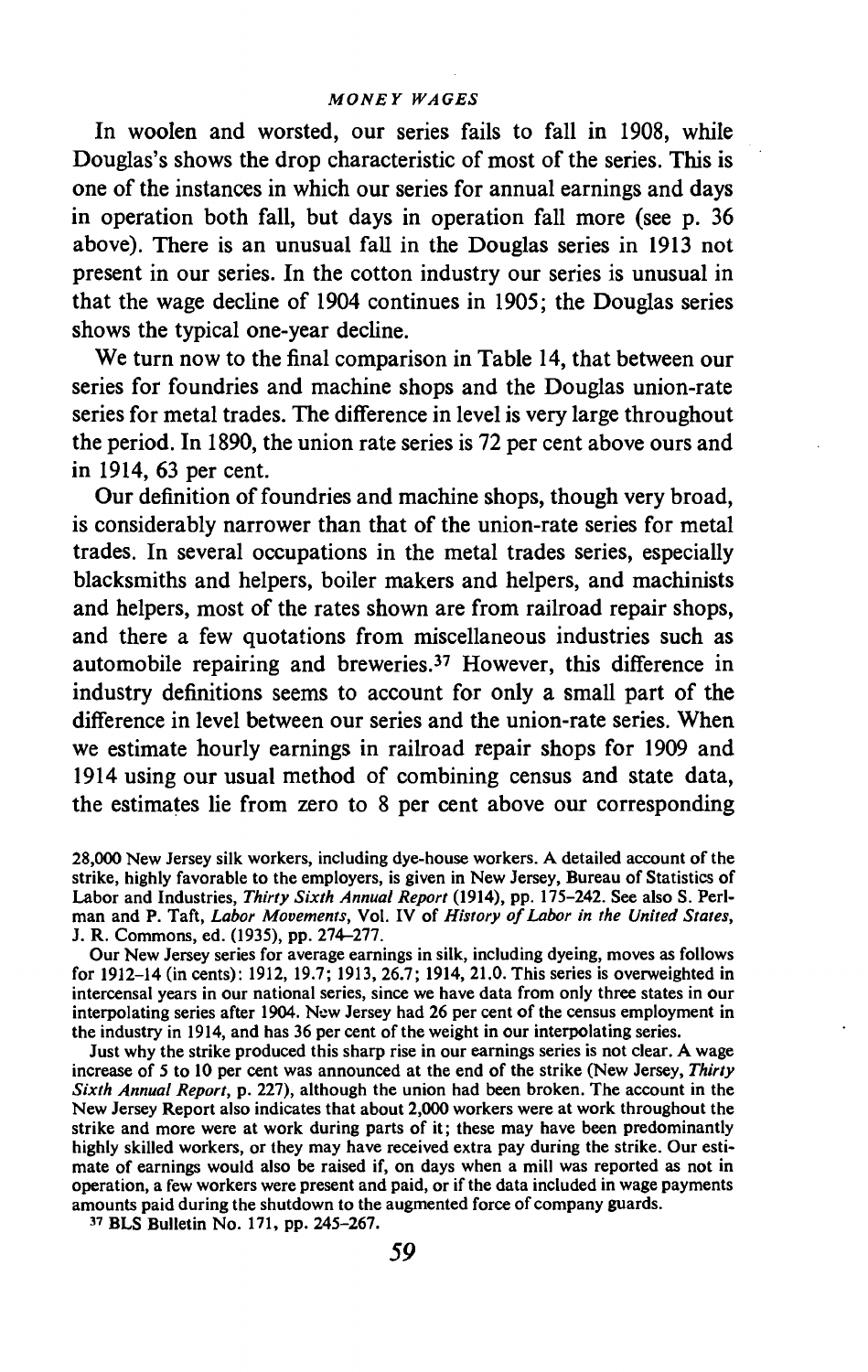estimates for foundries and machine shops. The great bulk of the difference in level must, therefore, be due to other causes. These can be discussed in relation to the union-rate segment of the Douglas series (1907–14) from which the whole series takes its level. First, the union-rate data are confined, generally, to large cities. Second, they cover only eight occupations, six of skilled workers and two of helpers of skilled workers. They omit laborers, apprentices, and many semiskilled occupations.<sup>38</sup> Third, it seems probable that, in a given occupation and city, union rates were above the average wage, either because the union was most successful in organizing high-paid workers or because rates were raised by the unions. As mentioned earlier, Wolman has estimated that only 6.5 per cent of workers in the metal trades (excluding iron and steel) were organized in 1910.<sup>39</sup>

Our series for foundries and machine shops declines more in the depression of the 1890's than the Douglas metal trades series. Our series declines 8.0 per cent from 1893 to 1897, and the metal trade series declines 3.4 per cent from 1892 to 1894. In the business contraction of 1904 our series declines slightly, while Douglas's rises very slightly. However, Douglas's series falls rather sharply in the business contraction of 1908, while ours rises slightly because in Massachusetts and New Jersey days in operation fall more than annual earnings.

The iron and steel industry is the seventh industry in which our series can be compared with others, and here several other series are available. These are shown in Table 15 and Chart 4.

Our estimates lie below Douglas's by about 3 cents an hour in the closing years of the period and about 5 cents an hour early in the period. The movement of the two series is very similar, except that ours fails to fall appreciably from 1907 to 1908. In both level and movement, the series published by the United States Steel and Bethlehem Steel Corporations are much closer to our series than to Douglas's.4° However, both of these company series rise from 1913 to 1914, which is not true of the other two.

The probable reason for the high level of the Douglas series is that the BLS data do not cover all the departments of the industry. They

 $39$  See p. 20 above.

<sup>38</sup> State, reports from Ohio giving occupational wage data for foundries and machine shops in this period show more than ninety occupations in Cleveland, and additional occupations in other cities.

<sup>40</sup> These two series were derived by dividing total payrolls by man-hours, according to letters received from the two corporations. Bethlehem states that these are actual rather than standard hours, though neither letter explains how man-hours were measured or estimated.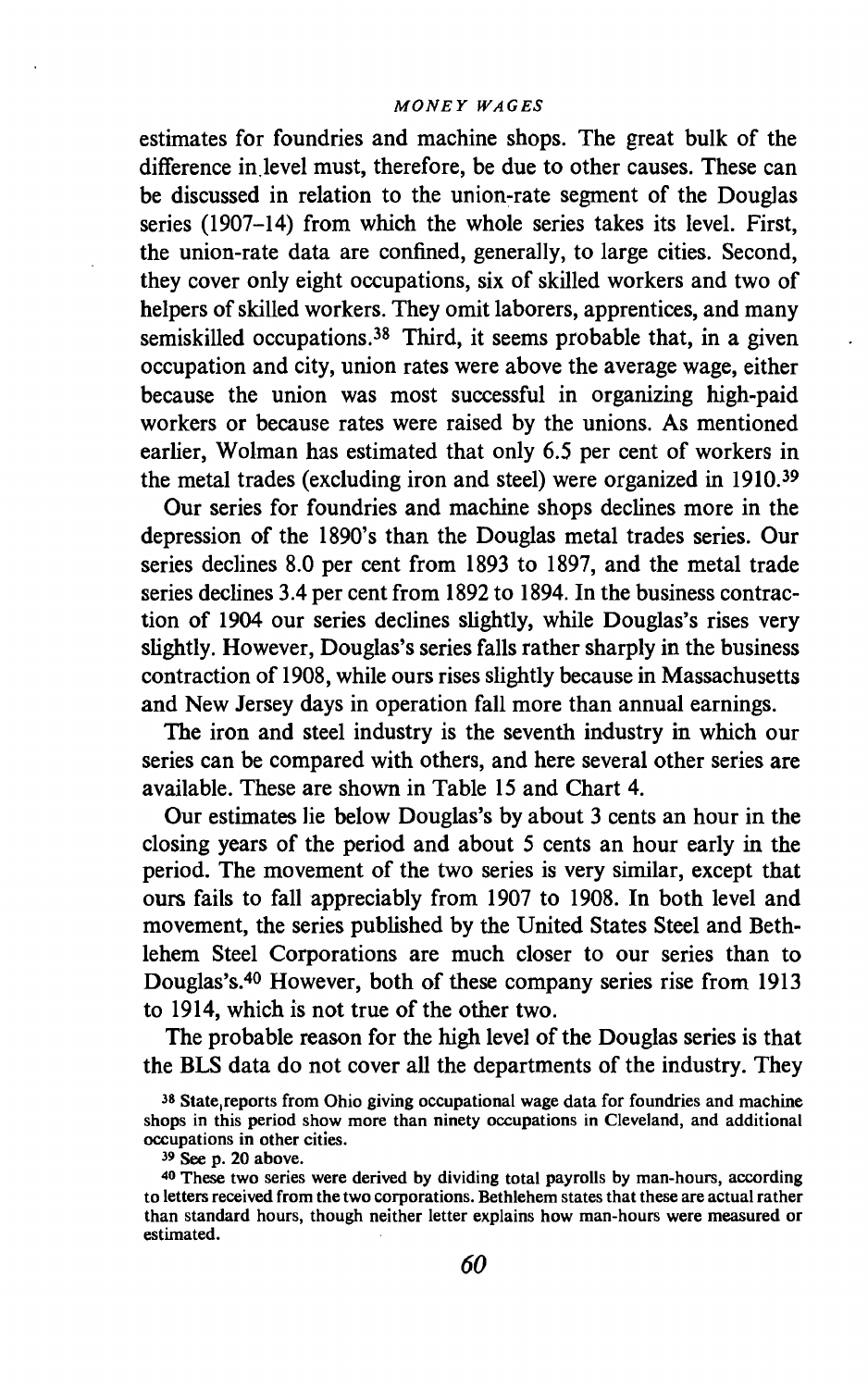# $\bullet$  -  $\bullet$  -  $\bullet$  -  $\bullet$  -  $\bullet$  -  $\bullet$  -  $\bullet$  -  $\bullet$  -  $\bullet$  -  $\bullet$  -  $\bullet$  -  $\bullet$  -  $\bullet$  -  $\bullet$  -  $\bullet$  -  $\bullet$  -  $\bullet$  -  $\bullet$  -  $\bullet$  -  $\bullet$  -  $\bullet$  -  $\bullet$  -  $\bullet$  -  $\bullet$  -  $\bullet$  -  $\bullet$  -  $\bullet$  -  $\bullet$  -  $\bullet$  -  $\bullet$  -  $\bullet$  -  $\bullet$

#### MONEY WAGES

do not cover crucible furnaces, rod mills, or structural shape mills, or the conversion of rolled products into finished products such as wire, pipes and tubes, nails, or bolts. Such conversion was frequently done in the same establishment where the steel was rolled, in which case it

|      | (cents)     |         |            |                                  |  |
|------|-------------|---------|------------|----------------------------------|--|
|      | <b>NBER</b> | Douglas | U.S. Steel | <b>Bethlehem</b><br><b>Steel</b> |  |
| 1892 | 17.0        | 22.2    |            |                                  |  |
| 1893 | 17.2        | 22.9    |            |                                  |  |
| 1894 | 15.8        | 19.9    |            |                                  |  |
| 1895 | 15.3        | 20.7    |            |                                  |  |
| 1896 | 15.8        | 21.2    |            |                                  |  |
| 1897 | 15.4        | 20.3    |            |                                  |  |
| 1898 | 15.8        | 20.5    |            |                                  |  |
| 1899 | 17.9        | 21.8    |            |                                  |  |
| 1900 | 18.7        | 23.4    |            |                                  |  |
| 1901 | 19.6        | 23.8    |            |                                  |  |
| 1902 | 20.3        | 25.4    | 20.1       |                                  |  |
| 1903 | 20.2        | 25.8    | 20.7       |                                  |  |
| 1904 | 19.2        | 24.0    | 19.2       |                                  |  |
| 1905 | 19.4        | 24.5    | 19.8       | 20.0                             |  |
| 1906 | 20.3        | 25.5    | 20.4       | 20.0                             |  |
| 1907 | 21.5        | 26.4    | 21.4       | 21.0                             |  |
| 1908 | 21.4        | 23.9    | 21.4       | 21.0                             |  |
| 1909 | 22.0        | 24.5    | 21.6       | 22.5                             |  |
| 1910 | 23.2        | 26.8    | 22.4       | 22.0                             |  |
| 1911 | 24.7        | 27.3    | 23.4       | 23.1                             |  |
| 1912 | 24.8        | 28.3    | 23.8       | 24.8                             |  |
| 1913 | 27.4        | 30.6    | 25.2       | 26.2                             |  |
| 1914 | 26.6        | 29.8    | 25.7       | 27.1                             |  |
|      |             |         |            |                                  |  |

TABLE 15 Average Hourly Earnings in the Iron and Steel Industry, 1892—1914

SOURCE: For NBER series, see text. Douglas series: Paul Douglas, Real Wages in the United States, 1890—1926, Boston, 1930, p. 101. U.S. Steel: United States Steel Corporation, 47th Annual Report, 1948, p. 28. Bethlehem Steel: Bethlehem Steel Corporation, Annual Report, 1954, p. 19.

is included in the census industry. These departments appear to have lower hourly earnings than the included departments. In addition, the regular BLS data exclude workers not assigned to any department engaged directly in production—the power, mechanical, and yard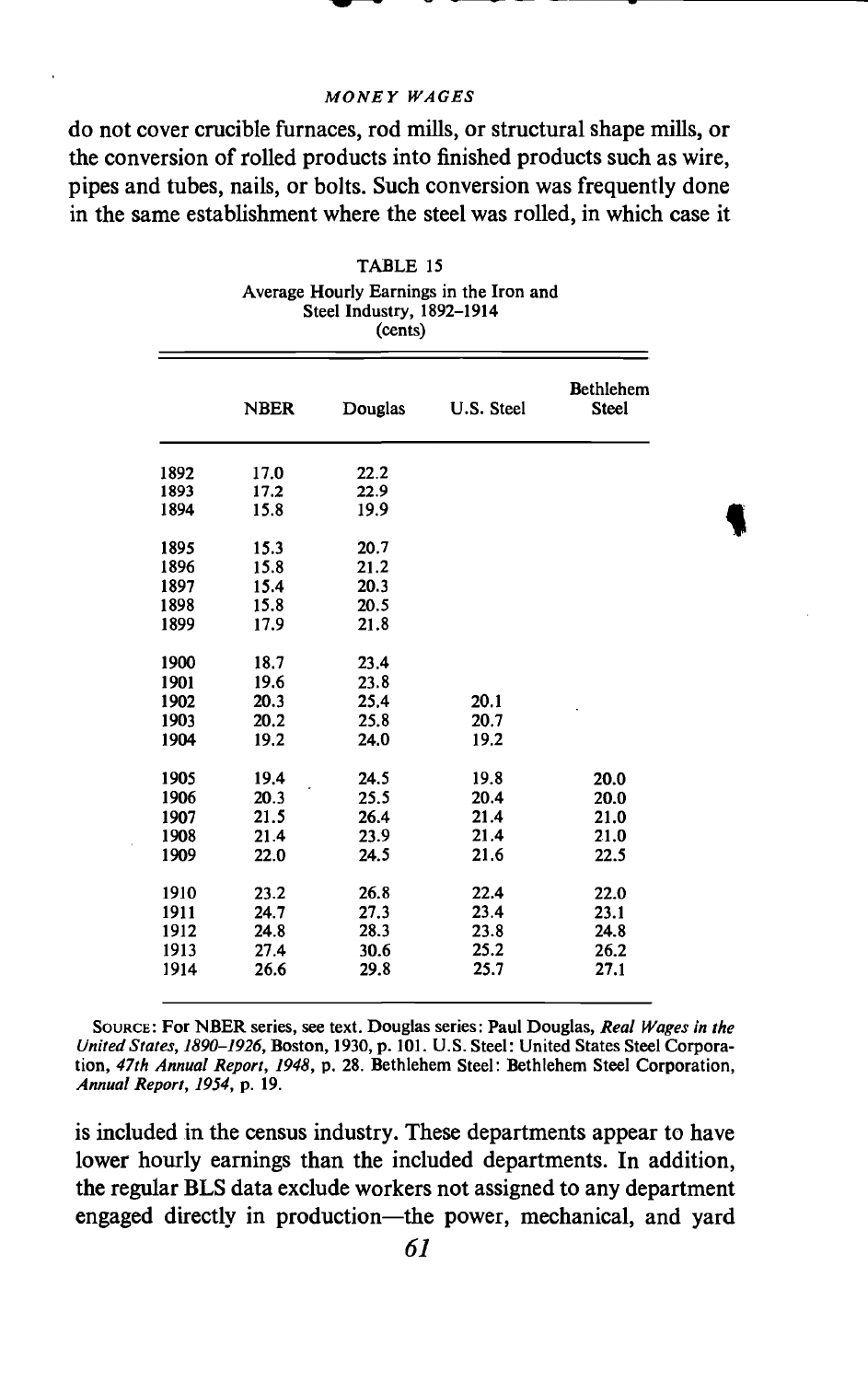force. A special BLS study for 1910 shows that such workers were more than one-third of the total and that their average earnings were slightly less than those of "productive" workers.<sup>41</sup>



•CHART 4 Average Hourly Earnings, Iron and Steel, 1892—1914

The study just mentioned also permits us to estimate average hourly earnings for the whole industry for May 1910 at 21.6 cents.42 This is somewhat below any of the figures shown in Table 15 for that year. This figure is also affected by exclusions; the 1910 study omits all plants of the Bethlehem Steel Corporation and also omits departments producing sheet, tin and terne plate, wire, nails, and bolts.

<sup>41</sup> Report on Conditions of Employment in the iron and Steel industry, Senate Document 110, 62nd Congress, 1st Session (1911), Vol. 1, pp. xxviii—xxix. The average hourly earnings in productive occupations were 22.3 cents; in the power, mechanical, and yard force, 21.0 cents. This last figure was computed from a frequency distribution given in the source.

<sup>42</sup> Computed from the data cited in footnote 41 and a similar frequency distribution for general occupations in the productive departments given in the same table.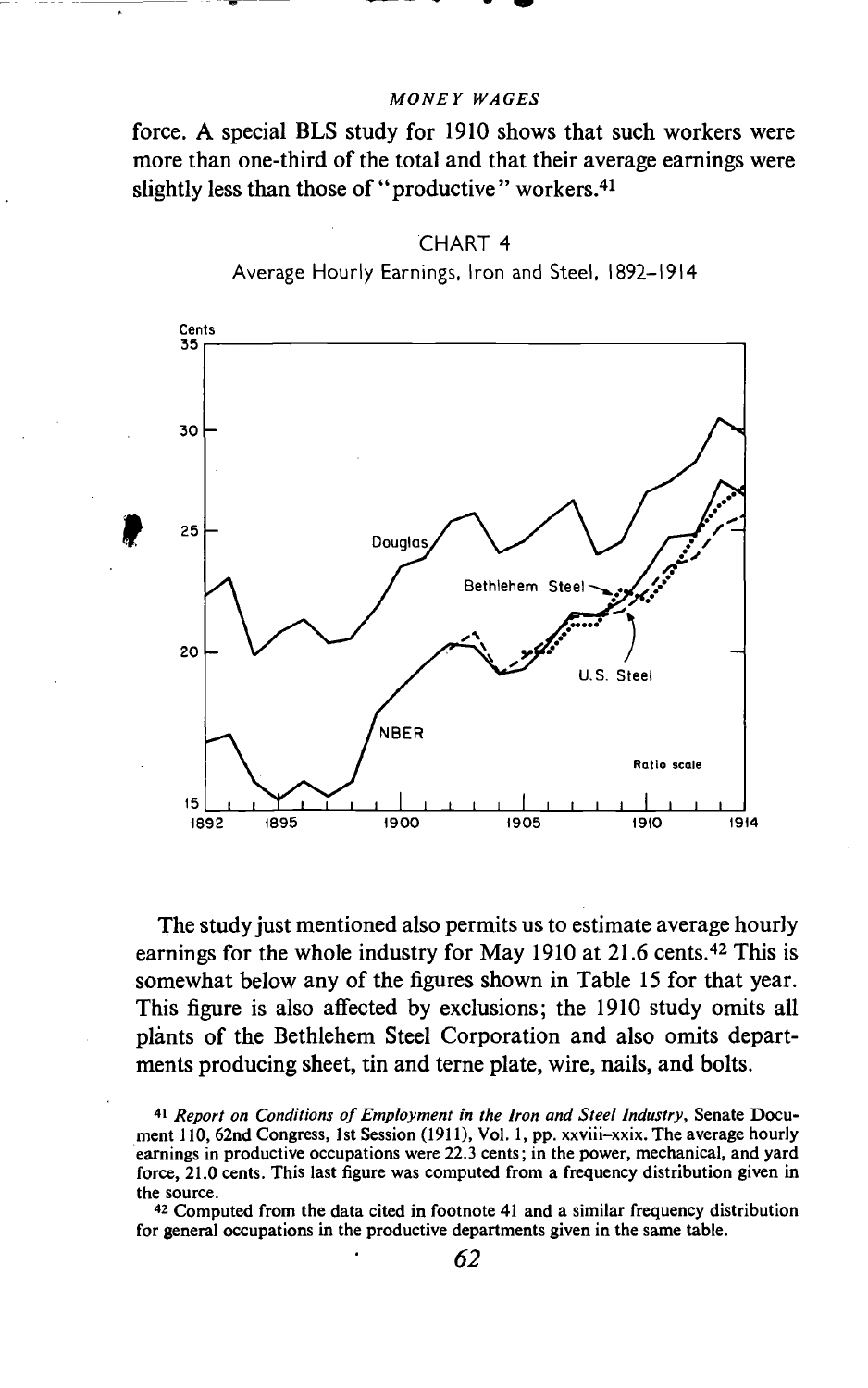Although our earnings estimates for the steel industry are supported by the data available from other sources, our estimates of standard hours are lower than any others. Table 16 shows three series for average weekly hours, 1902—14. The comparisons are not extended back of 1902, since there is only one estimate (Douglas) of the

|      | <b>NBERa</b> | Douglasb | U.S. Steel |
|------|--------------|----------|------------|
| 1902 | 64.0         | 67.3     | 68.4       |
| 1903 | 64.0         | 67.4     | 66.6       |
| 1904 | 63.4         | 66.8     | 67.4       |
| 1905 | 64.1         | 67.5     | 68.9       |
| 1906 | 64.0         | 67.4     | 68.6       |
| 1907 | 64.0         | 67.4     | 68.5       |
| 1908 | 63.2         | 66.5     | 65.1       |
| 1909 | 63.8         | 67.2     | 68.8       |
| 1910 | 63.5         | 67.2     | 68.4       |
| 1911 | 62.3         | 66.3     | 67.2       |
| 1912 | 61.9         | 66.1     | 69.0       |
| 1913 | 61.7         | 66.3     | 68.9       |
| 1914 | 60.7         | 65.5     | 67.6       |

TABLE 16 Average Weekly Hours in the Iron and Steel Industry, 1902—14

SOURCE: For NBER series, see text. Douglas series: Paul Douglas, Real Wages in the United States, 1890-1926, pp. 96 and 101. U.S. Steel: United States Steel Corporation, 47th Annual Report, 1948, p. 28.

a Standard workweek; Douglas adjusted to census levels in 1909 and 1914; see p. 42. b Standard workweek.

movement of hours available before then. In addition to the estimates shown in Table 16, an estimate for 1910 of 68.5 hours can be made from the special BLS study of that year.43

If we had used any of these higher estimates of weekly hours and applied them to our estimates of daily earnings, the resulting hourly earnings would lie below the other hourly earnings series. There is

 $43$  Report on Conditions of Employment in the Iron and Steel Industry, p. xliii. Average hours for general occupations and for power, mechanical, and yard force were computed from frequency distributions. The assumed means of the class intervals were chosen so as to reproduce as closely as possible the published mean for productive occupations. Ethel B. Jones has pointed out to us that our hours estimates may be low because they are benched to census data on prevailing hours of establishments. Within these establishments there were probably departments with longer hours than those of the establishment as a whole.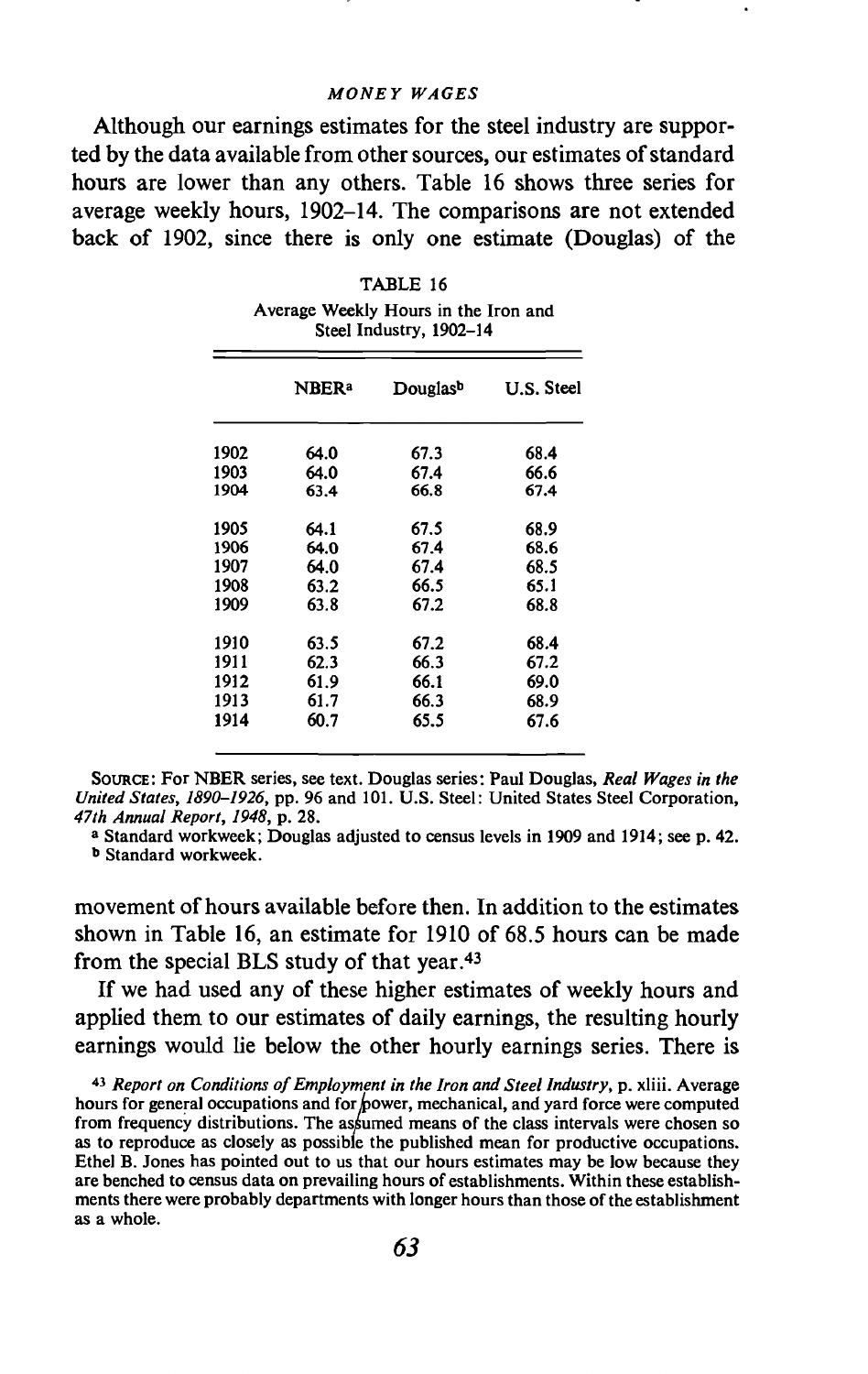some possibility that such an earnings series would be more accurate than the one we have used, since our estimates after 1908 lie above the series on earnings in United States Steel, and these, in turn, were probably above the industry average.44 On the other hand, the omission of departments making finished products from rolled steel may well explain the higher level of the Douglas hours estimates, while this plus the omission of two other departments with short workweeks, sheet and tinpiate, could explain the high level of hours shown by the 1910 study. There are presumably no such omissions in the hours series published by United States Steel. However, in general the workweek for all companies was longest in the departments producing the products where U.S. Steel had the largest share of industry output (ingots and heavy rolled products).45

This completes the discussion of earnings series that can be compared with alternative series. For some series already discussed, and some others, comparisons can be made in 1914 with the data published by the National Industrial Conference Board. These comparisons are shown in Table 17, together with Douglas's estimates where available. In two cases, cotton and paper and paper products, the NICB divides our industry into two parts. In both cases, our estimate lies between the two NICB figures, though in both cases a weighted average of their figures lies above ours.46

Where direct comparison between our figures and the NICB figures

<sup>45</sup> For U.S. Steel's share of output by products in 1913 and 1914 see Temporary National Economic Committee, Investigation of Concentration of Economic Power, Part 31 (1941), p. 17,747. The corporation's share of industry production was 50.3 per cent for ingots and 50.6 per cent for rails in 1914, while in sheet it was 39.3 per cent and in tubes and pipe, 44.8. In 1910, the standard workweek of productive workers in tube mills was 62.0 hours compared with 69.8 for all departments (Report on Conditions of Employment, p. xliii); in 1914 the standard workweek in sheet mills was 52.3 hours, compared with 64.9 in all departments (Wolman, Hours of Work in American Industry, p. 9, computed from BLS data). On the other hand, U.S. Steel produced more than half the industry output of wire rods and tinplate in 1914, and in these departments the standard workweek was also short.

<sup>46</sup> Weighting the NICB cotton figures by census employment in the South and the non-South gives an industry estimate of 15.1 cents. Weighting the NICB figures for paper and for paper products by census employment gives an average of 21.2 cents.

<sup>44</sup> U.S. Steel had a large proportion of its employment in the Pittsburgh district, which was in general the highest wage district (see *ibid.*, p. xxxiv). Within this district, U.S. Steel employees had higher earnings than those of small companies, but somewhat lower earnings than those of large independent companies. This last statement is based on comparisons of average earnings by type of company in each of five departments (blast furnaces, open hearth furnaces, blooming mills, plate mills, and bar mills) computed from frequency distributions in ibid., Vol. IV, p. 264. Large independent companies ranked first except in open hearth furnaces, where U.S. Steel ranked first. U.S. Steel ranked last in bar mills.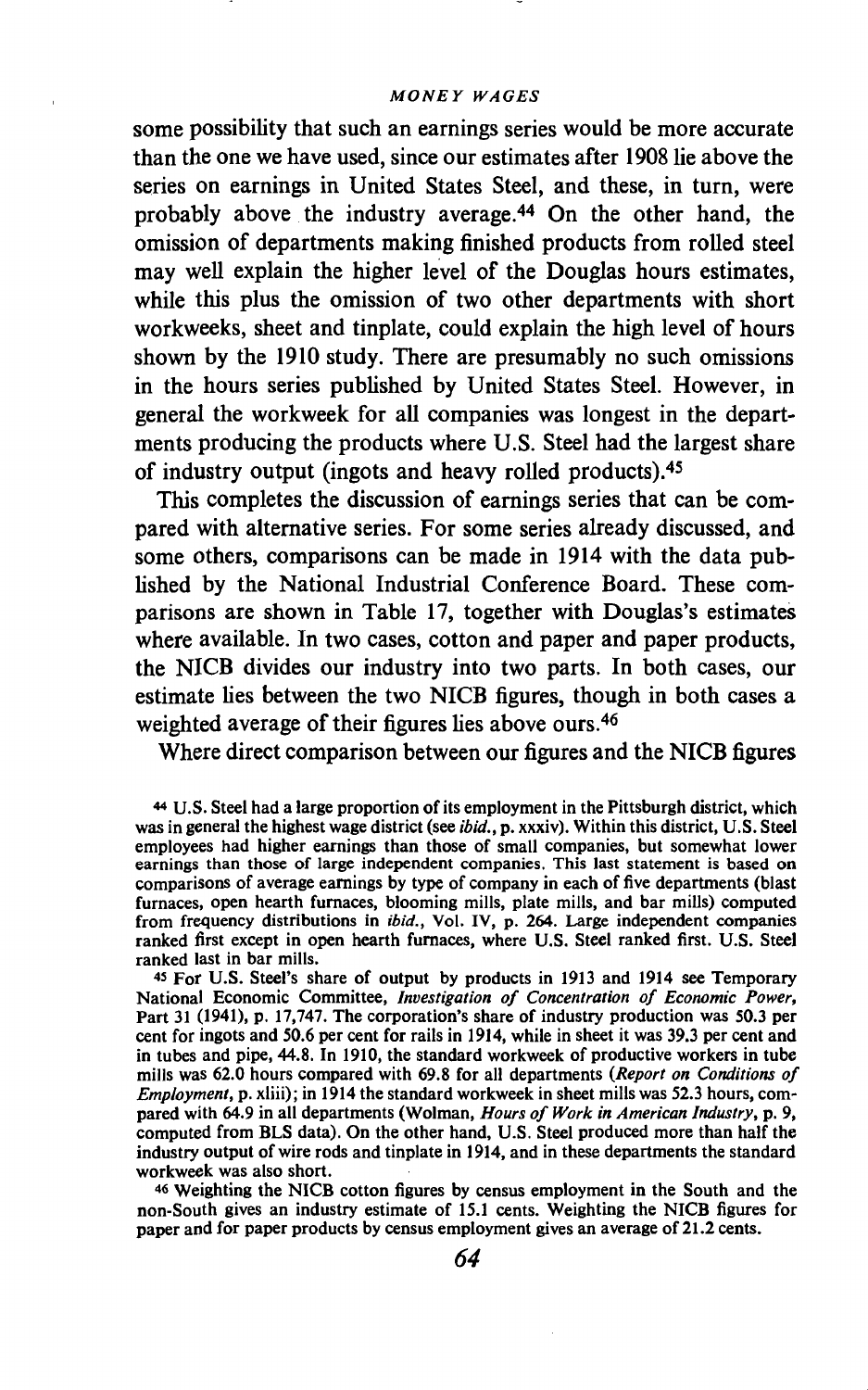is possible, theirs are higher in six cases and lower in two; in boots and shoes the figures are the same. The largest difference is 3.2 cents an hour in electrical apparatus. In two other industries the difference is between 2 and 3 cents an hour.

There are six industries for which Table 17 permits direct comparisons between three sets of data. In three of these—iron and steel, boots and shoes, and foundries and machine shops—the NICB figure is closer to ours than to Douglas's. The NICB figure for iron

|                                  | NICB <sup>a</sup> | Douglas           | <b>NBER</b> |
|----------------------------------|-------------------|-------------------|-------------|
| Iron and steel                   | 26.3              | 29.8              | 26.6        |
| Electrical apparatus             | 27.2              | n.s.              | 24.0        |
| Foundries and machine shops      | 27.8              | 41.3 <sup>b</sup> | 25.3        |
| Cotton, North                    | 17.6              | 15.3              | 14.1        |
| Cotton, South                    | 11.7              |                   |             |
| Hosiery and knit goods           | 17.8              | 17.2              | 16.0        |
| <b>Silk</b>                      | 19.6              | 19.7c             | 16.9        |
| Wool                             | 18.2              | 18.2              | 19.0        |
| Leather                          | 21.7              | n.s.              | 21.4        |
| Boots and shoes                  | 21.2              | 24.3              | 21.2        |
| Paper and pulp<br>Paper products | 23.3<br>18.7      | n.s.              | 20.5        |
| Rubber                           | 25.0              | n.s.              | 23.9        |

| TABLE 17                                  |  |
|-------------------------------------------|--|
| Comparison of Estimates of Average Hourly |  |
| Earnings by Industry, 1914                |  |
| (cents)                                   |  |

n.s. = not given in source.

<sup>a</sup> National Industrial Conference Board, Wages and Hours in American Industry, New York, 1925, Chapter IV. Data are for July.

b Metal trades, union rates.

c NBER estimate from BLS data, using Douglas's method.

and steel further confirms the level of our estimates for that industry. In the other three industries—hosiery and knit goods, silk, and wool —the NICB data lie closer to the Douglas or BLS figures than to ours. This suggests that in these industries the NICB industry definition is similar to that of the BLS, but this inference cannot be checked directly.

We can also make comparisons for 1904 between some of our industry estimates and BLS estimates from Bulletin 65.<sup>47</sup> Table 18

<sup>47</sup> These are from "BLS Historical Estimates of Earnings and Hours." The methods used in making these estimates are briefly discussed on pp. 38-39.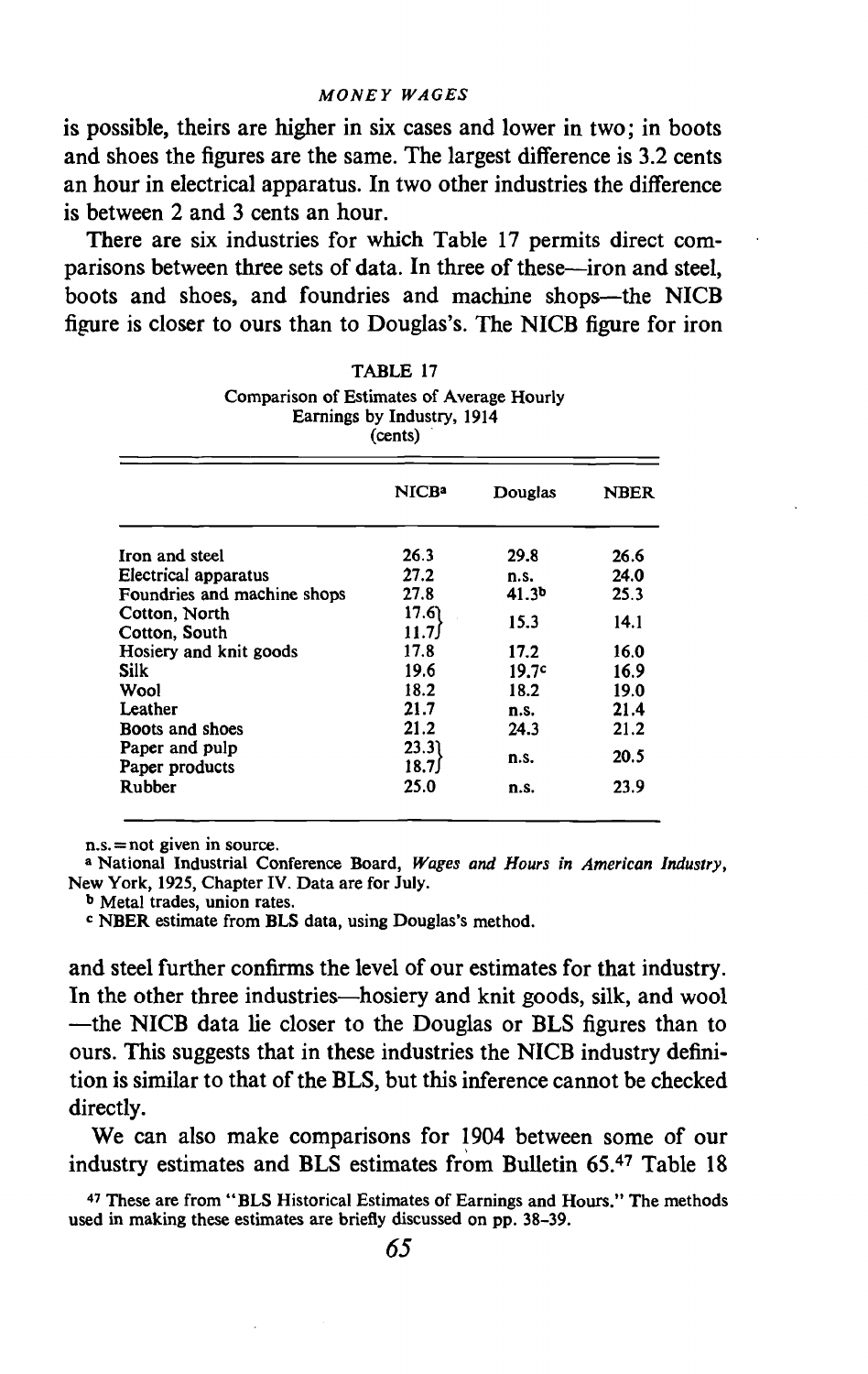compares these estimates with ours and Douglas's. Our estimates are consistently below those of the BLS, probably because the BLS data are based on wage rates for selected occupations only. The Douglas estimates, though based on the same data as the BLS estimates, are very close to ours for two industries, cotton goods and woolens and worsteds. This is because Douglas, in effect, corrects his 1904 estimates by the 1914 ratio of wages in selected occupations to wages in all occupations. In hosiery and knit goods, the Douglas estimate is somewhat closer to the BLS estimate than to ours, perhaps because

TABLE 18

| Comparison of Estimates of Average Hourly Earnings by Industry,<br>1904<br>(cents) |                        |                   |             |
|------------------------------------------------------------------------------------|------------------------|-------------------|-------------|
|                                                                                    | <b>BLS<sup>a</sup></b> | Douglas           | <b>NBER</b> |
| Cotton goods                                                                       | 13.0                   | 10.9              | 10.7        |
| Dyeing and finishing textiles                                                      | 18.0                   | n.s.              | 15.4        |
| Foundries and machine shops                                                        | 24.3                   | 36.4 <sup>b</sup> | 20.0        |
| Hosiery and knit goods                                                             | 12.7                   | 12.0              | 10.7        |
| Leather                                                                            | 17.6                   | n.s.              | 16.1        |
| Woolens and worsteds                                                               | 15.0                   | 13.9              | 13.7        |

SOURCE: BLS series: Monthly Labor Review, July 1955, p. 802. NBER series: See text. Douglas series: Paul Douglas, Real Wages in the United States, 1890-1926, Boston, 1930, pp. 96 and 101.

 $n.s. = not given in source.$ 

<sup>a</sup> These figures, presented in the source to the hundredth of a cent, have been rounded to the nearest tenth of a cent.

b Metal trades, union rates.

the Douglas and BLS data cover a more narrowly defined industry than ours. For foundries and machine shops the Douglas estimate is, of course, much higher than the other two because it has been linked to the series of union rates for the metal trades.

Comparisons of industry estimates for 1890 are also of interest, since this year forms the link between series for earlier periods and those for our period. Table 19 compares our estimates and Douglas's, which extend forward from 1890, with some estimates from the Aldrich Report, which extends backward, and from the Dewey Report. The estimates from the Aldrich and Dewey data are those of Clarence D. Long.

The various sets of estimates shown in Table 19 display no consistent pattern. This is in keeping with the view expressed earlier that the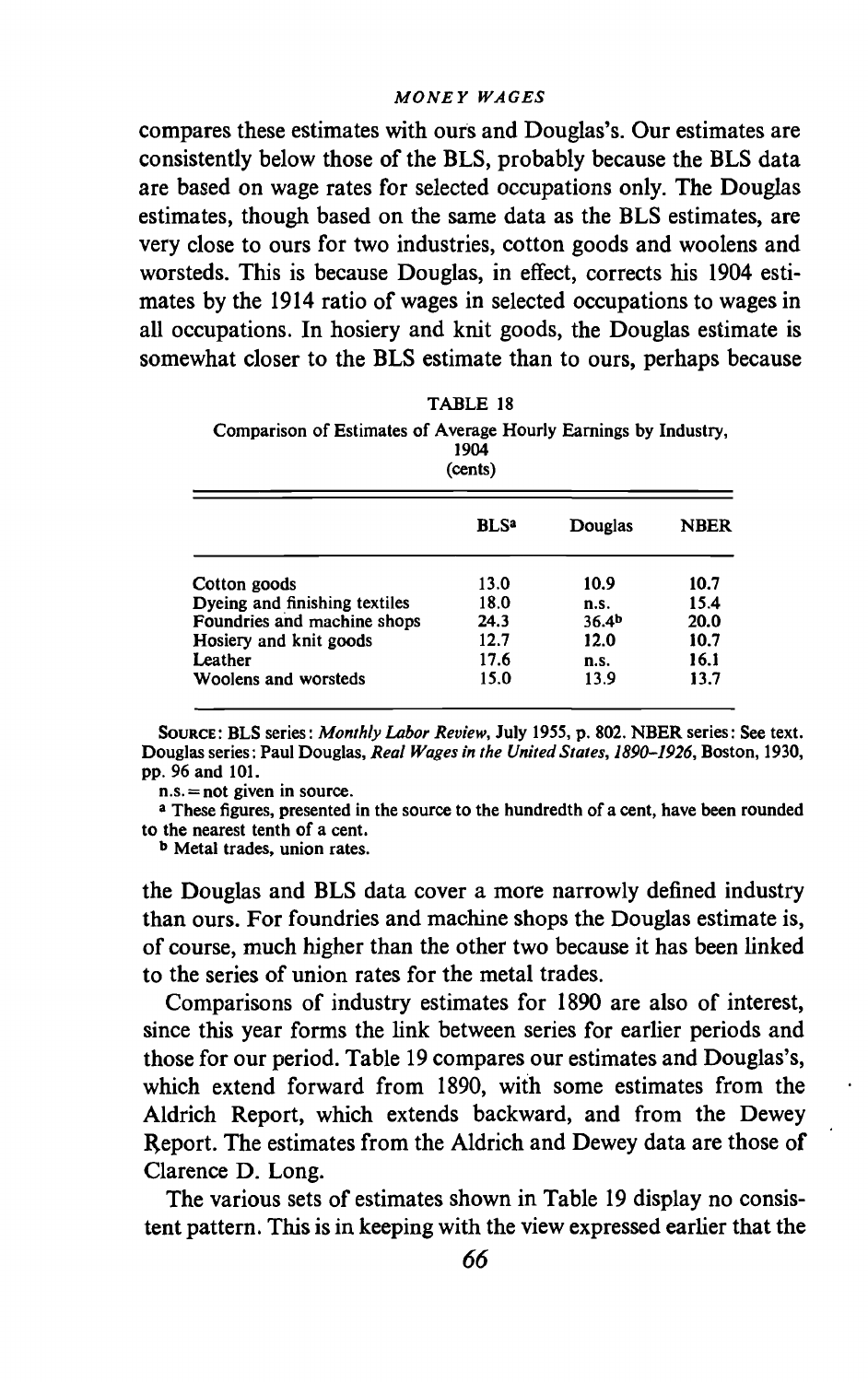$\bullet$  -  $\bullet$  -  $\bullet$  -  $\bullet$  -  $\bullet$  -  $\bullet$  -  $\bullet$  -  $\bullet$  -  $\bullet$  -  $\bullet$  -  $\bullet$  -  $\bullet$  -  $\bullet$  -  $\bullet$  -  $\bullet$  -  $\bullet$  -  $\bullet$  -  $\bullet$  -  $\bullet$  -  $\bullet$  -  $\bullet$  -  $\bullet$  -  $\bullet$  -  $\bullet$  -  $\bullet$  -  $\bullet$  -  $\bullet$  -  $\bullet$  -  $\bullet$  -  $\bullet$  -  $\bullet$  -  $\bullet$ 

Dewey Report estimates reflect offsetting biases: the upward bias usually present in small nonrandom wage samples and the downward bias of the median relative to the mean. Both of these biases are present in the estimates from the Aldrich data, the first to a much more marked degree. Our own data, we feel, have a rather uniform slight downward bias. In the eight comparisons of our figures with the Dewey Report medians, ours are lower in three cases and higher

| Comparison of Estimates of Average Hourly Earnings by Industry, | 1890<br>(cents)                |                  |                   |                         |
|-----------------------------------------------------------------|--------------------------------|------------------|-------------------|-------------------------|
|                                                                 | Aldrich<br>Report <sup>a</sup> | Dewey<br>Reportb | Douglasc          | <b>NBER<sup>d</sup></b> |
| Boots and shoes, factory                                        |                                |                  |                   |                         |
| product                                                         | n.s.                           | 17.0             | 16.9              | 16.1                    |
| Cotton goods                                                    | 12                             | 10.0             | 9.7               | 9.9                     |
| Dyeing and finishing textiles                                   | n.s.                           | 12.0             | n.s.              | 15.4                    |
| Foundries and machine shops                                     | n.s.                           | 16.0             | 31.9 <sup>e</sup> | 18.5                    |
| Hosiery and knit goods                                          | n.s.                           | 10.0             | 11.3              | 9.4                     |
| Leather                                                         | 16                             | 15.0             | n.s.              | 16.9                    |
| Rubber                                                          | n.s.                           | 15.0             | n.S.              | 15.8                    |
| Woolens and worsteds                                            | 13                             | 10.0             | 12.1              | 11.6                    |

TABLE 19

n.s. = not given in source.

<sup>a</sup> From Clarence D. Long, Wages and Earnings in the United States, 1860—1890, Princeton University Press for NBER, 1960. Median of occupational daily wages divided by mean daily hours. Long uses the median for comparability with the Dewey Report data; elsewhere he presents mean daily wages from the Aldrich Report.

b Ibid., Table A—8. Median hourly wages.

c Paul Douglas, Real Wages in the United States, 1890-1926, Boston, 1930, pp. 96 and 101.

d See text.

e Metal trades, union rates.

in five. The Douglas payroll estimates lie closer to our figures than to the Dewey medians in cotton and wool, and closer to the Dewey medians in boots and shoes and in hosiery and knit goods. The Aldrich Report medians are above the Dewey medians in every case, and above our estimates in two of the three cases. The downward bias of the median seems to be especially important in the Dewey Report data for the woolen industry, where the median earnings are no higher than in cotton or hosiery and knit goods. On all other evidence, wages in the woolen industry lie significantly above wages in these other two industries.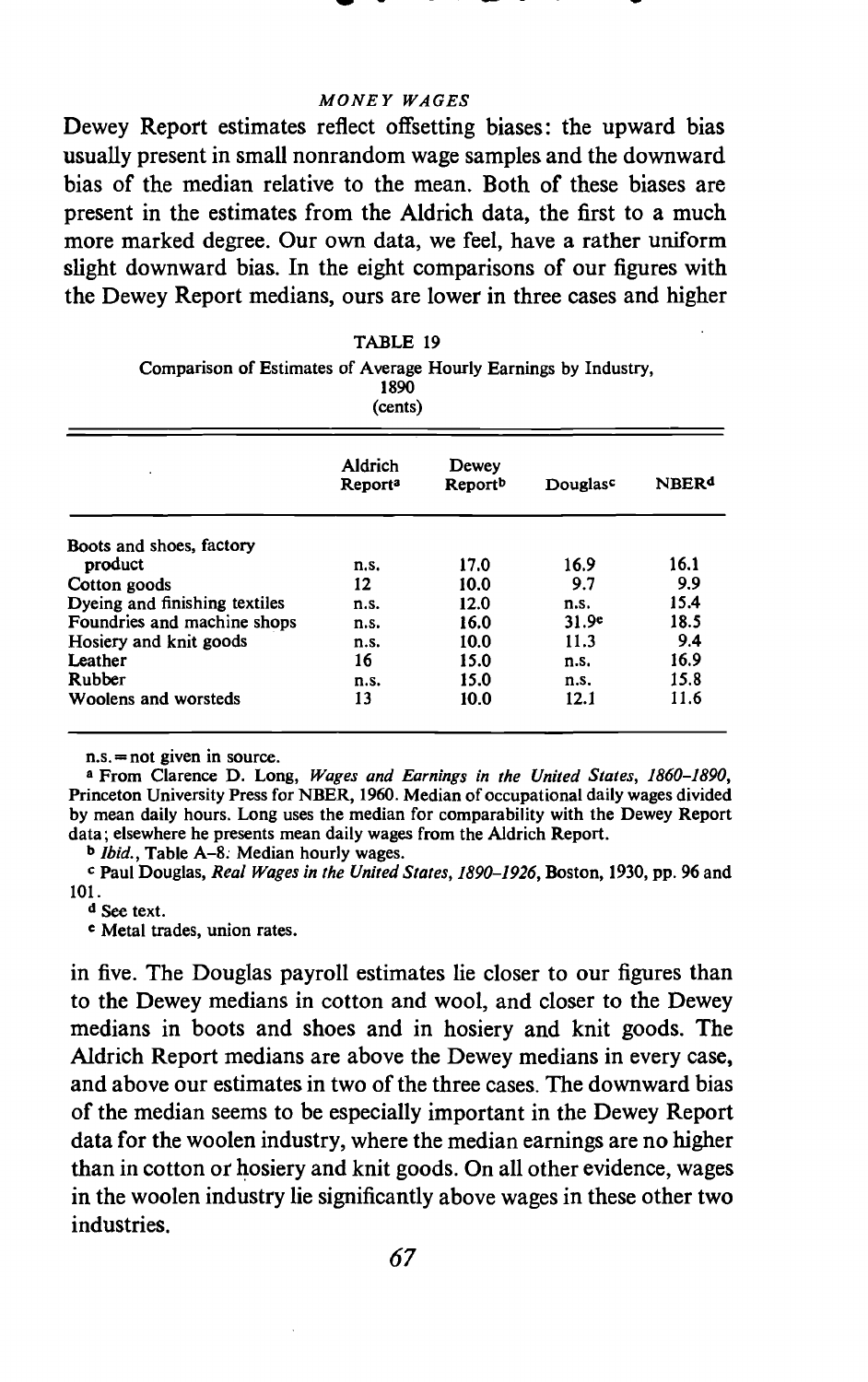We conclude this section with some comments on a few of the series in Table 13 whose movements have not yet been discussed. It should be noted that "all textiles" is more than the combination of our five series on individual textile industries. It also includes two smaller industries not shown separately: (1) carpets other than rag, and (2) cordage, twine, jute, and linen goods. In addition, the state data used as interpolators include some series that could not be assigned to a particular textile industry, such as "mixed textiles" or "cotton and woolen textiles." For this reason the movement of the series should be somewhat more reliable than that of its components. In computing the all-textile series, we combined data by states and states by census employment.

The series for glass presented unusual difficulties. The number of days worked per year in the glass industry is very low. In 1914, an average of 256 days was worked in the states for which we have data; in other industries the average number of days worked was between 270 and 289. The New Jersey reports mention each year that "closing down for the months of July and August is an established practice in all glass factories," and census data on employment by months in 1914 show that in the glass industry (exclusive of cutting, staining, and ornamenting) employment in the lowest month, August, was only 57.7 per cent of employment in the peak month, March.

Such seasonality in employment would lead us to overestimate daily and hourly earnings if we applied our usual method. The census computes average employment for the year by summing employment for the twelve months and dividing by twelve. If we divide total wage payments by employment so computed to obtain average annual earnings, we have already allowed for the fact that some plants do not operate in the summer months. If we now divide these annual earnings by days worked, we again allow for summer closings, and this double counting of days not worked gives too high a daily wage.48

To prevent the overestimation of daily earnings on this account, we have adjusted the census employment figures for glass (exclusive of cutting, staining, and ornamenting, which is part of our series) before computing annual earnings. The adjustment consists of discarding the three months during which employment is lowest

<sup>48</sup> Rather late in our work we discovered that a similar seasonal problem was present in another of our series, pottery and clay products. The brick industry, a major component of this series, is highly seasonal, and we could devise no satisfactory method of allowing for this. Accordingly, the series for pottery and clay products was discarded.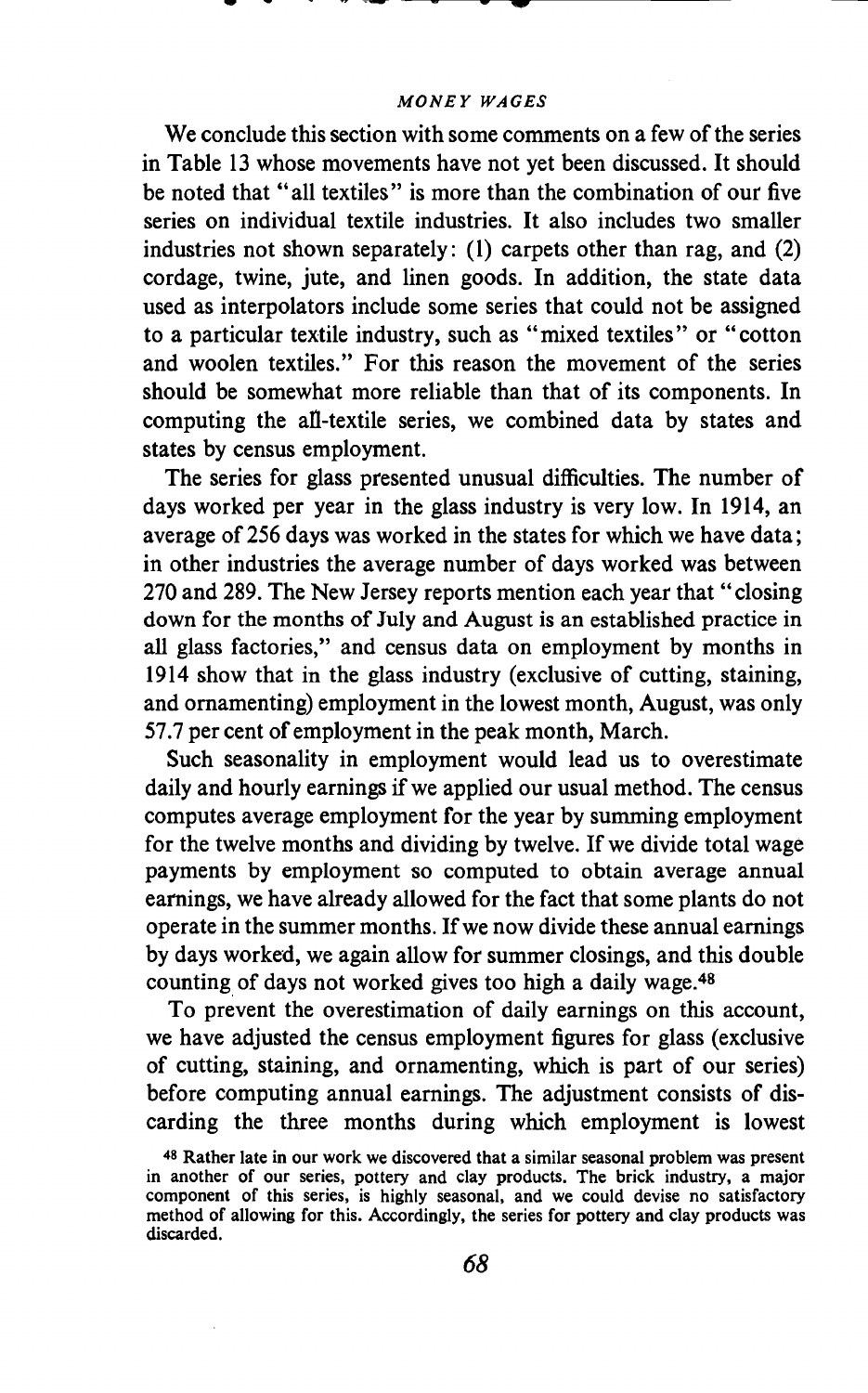(July, August, and September) and using the average employment for the remaining nine months.

Because this adjustment is somewhat arbitrary, we needed an independent check on the level of our series for glass. Such a check is afforded by the Dewey Report.<sup>49</sup> The Dewey Report data for glass for 1899 (the year ending June 1, 1900) cover 6,148 workers, out of a total industry employment of 52,818. The data cover the middle-Atlantic, central, and southern states and do not exclude any occupations. We have combined the three frequency distributions of wage rates per hour (for males 16 and over, females, and males under 16) for all areas and occupations and computed the mean of the combined distribution, which is 18.9 cents. This lies between the figures for 1899 (18.1 cents) and 1900 (19.5 cents) of our basic series, and suggests that the adjustment described in the preceding paragraph is an appropriate one.

The cyclical movement of our series for glass is unusual and may not be reliable. The trough in 1903 is a year earlier than for most industries, while the trough in 1909 is a year late (see Table 13). Exactly the same movements in 1903 and 1909 appear in the series for paper and paper products. For both industries, in key states in 1908, there are declines in employment and days in operation without corresponding declines in annual earnings.

The period 1890—1914 is one in which a number of new industries were growing rapidly. Unfortunately, we were unable to get state data for most such industries and they are not well represented in our industry series. For the industries shown in Table 13, there is no clear relation between the rise in wages and the rate of growth in employment. However, by looking within the rubber industry, we can contrast the wage movement of the old, stable branches with that of a new, rapidly growing branch. The old branches are rubber boots and shoes and rubber hose and belting; the new branch is rubber, not elsewhere specified (n.e.s.), which by 1910 consisted largely of rubber tires and tubes. Although we do not have separate series on these branches for 1900—1910, we can approximate them closely by state

<sup>49</sup> Employees and Wages, pp. 482—483. The Dewey Report is greatly superior to the Nineteenth Annual Report in that for most industries it has considerably larger samples of workers, and its data cover all the workers in the establishments sampled. It has not been widely used because it covers only two years (the years ending June 1, 1890 and June 1, 1900) and because the basic data are presented as detailed frequency distributions for which medians are the only averages given. The distribution of hourly wage rates for glass has seventy-four classes, most of them one cent wide.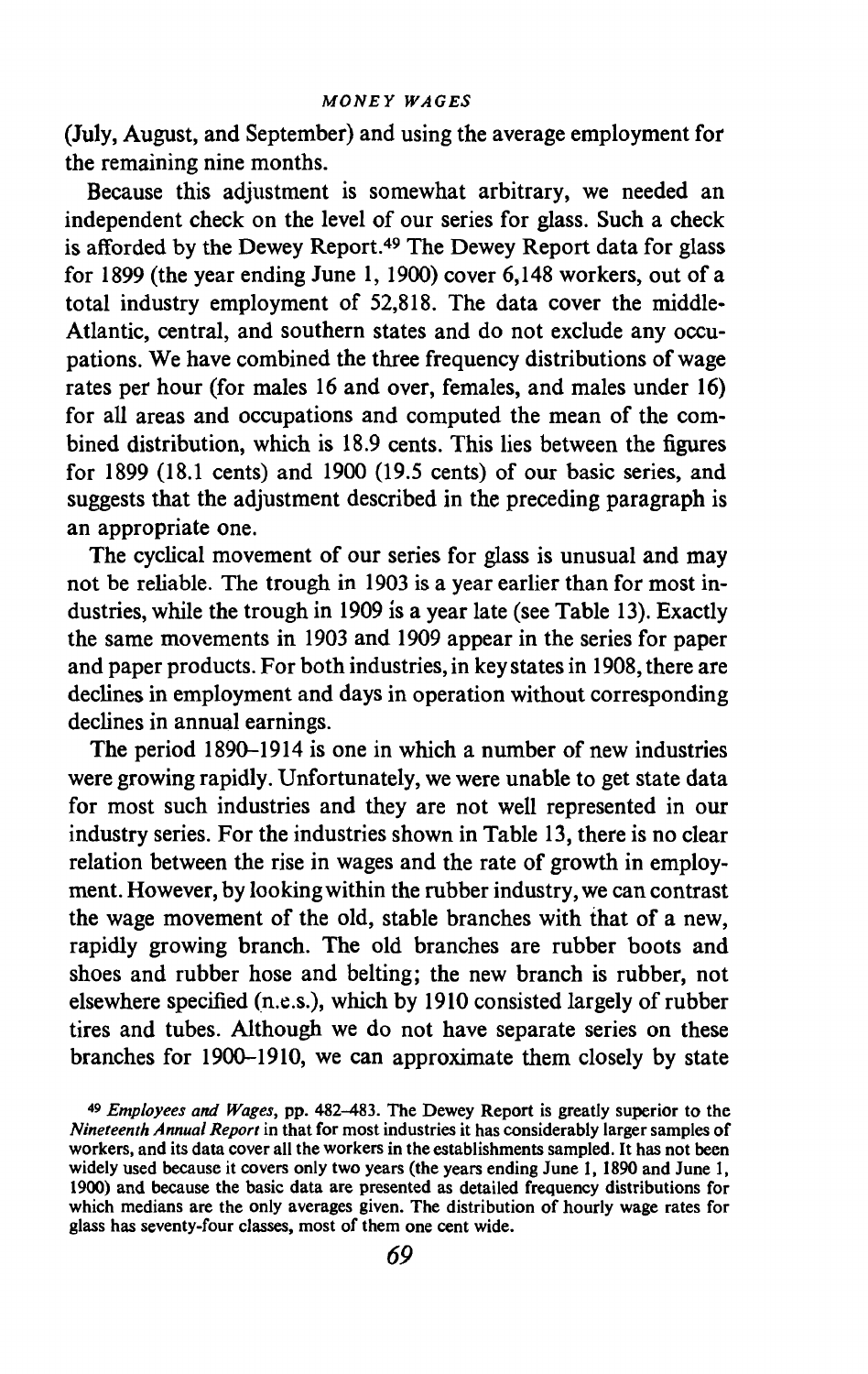series. In 1909, Ohio had 39 per cent of employment in rubber, n.e.s., and was unimportant in the other two branches. The production of rubber boots and shoes was highly concentrated in Massachusetts, and that of rubber belting and hose in New Jersey. Table 20 shows the movement of daily earnings and of census employment in the rubber industry in these three states for 1899—1910. The earnings series are the state data before adjustment to census levels. Such adjustment would lower the level of the Ohio series somewhat,

# TABLE 20

Average Daily Earnings and Wage Earner Employment in the Rubber Industry, Three States, 1899—1910

|      | <b>Average Daily Earnings</b> |                          |        | Number of Wage Earners |                          |        |
|------|-------------------------------|--------------------------|--------|------------------------|--------------------------|--------|
|      |                               | New Jersey Massachusetts | Ohio   |                        | New Jersey Massachusetts | Ohio   |
| 1899 | \$1.54                        | \$1.58                   | _a     | 3,385                  | 11,510                   | 3,505  |
| 1900 | 1.58                          | 1.55                     | \$1.45 |                        |                          |        |
| 1901 | 1.58                          | 1.70                     | 1.51   |                        |                          |        |
| 1902 | 1.60                          | 1.57                     | 1.72   |                        |                          |        |
| 1903 | 1.62                          | 1.57                     | 1.81   |                        |                          |        |
| 1904 | 1.68                          | 1.61                     | 1.80   | 3,920                  | 12,677                   | 4,815  |
| 1905 | 1.63                          | 1.66                     | 1.82   |                        |                          |        |
| 1906 | 1.64                          | 1.76                     | 2.04   |                        |                          |        |
| 1907 | 1.77                          | 1.70                     | 1.92   |                        |                          |        |
| 1908 | 1.90                          | 1.86                     | 2.04   |                        |                          |        |
| 1909 | 1.80                          | 1.81                     | 2.08   | 6.550                  | 10.346                   | 11,065 |
| 1910 | 1.81                          | 1.85                     | 2.31   |                        |                          |        |

SouRcE: See Appendix A.

<sup>a</sup> Not shown; sample inadequate.

but would not affect its movement appreciably. The faster rise in earnings in Ohio is undoubtedly related to the faster growth of employment; a large part of it comes early in the period, suggesting that the beginning stages of the rapid expansion caused the greatest labor shortages.

Beginning in 1899 we have series for thirteen industries excluding "all textiles." From 1899 to 1914 there is a very slight tendency for the earnings differentials among these industries to narrow. The coefficient of variation of the thirteen average hourly earnings figures drops from 21 per cent in 1899 to 19 per cent in 1914.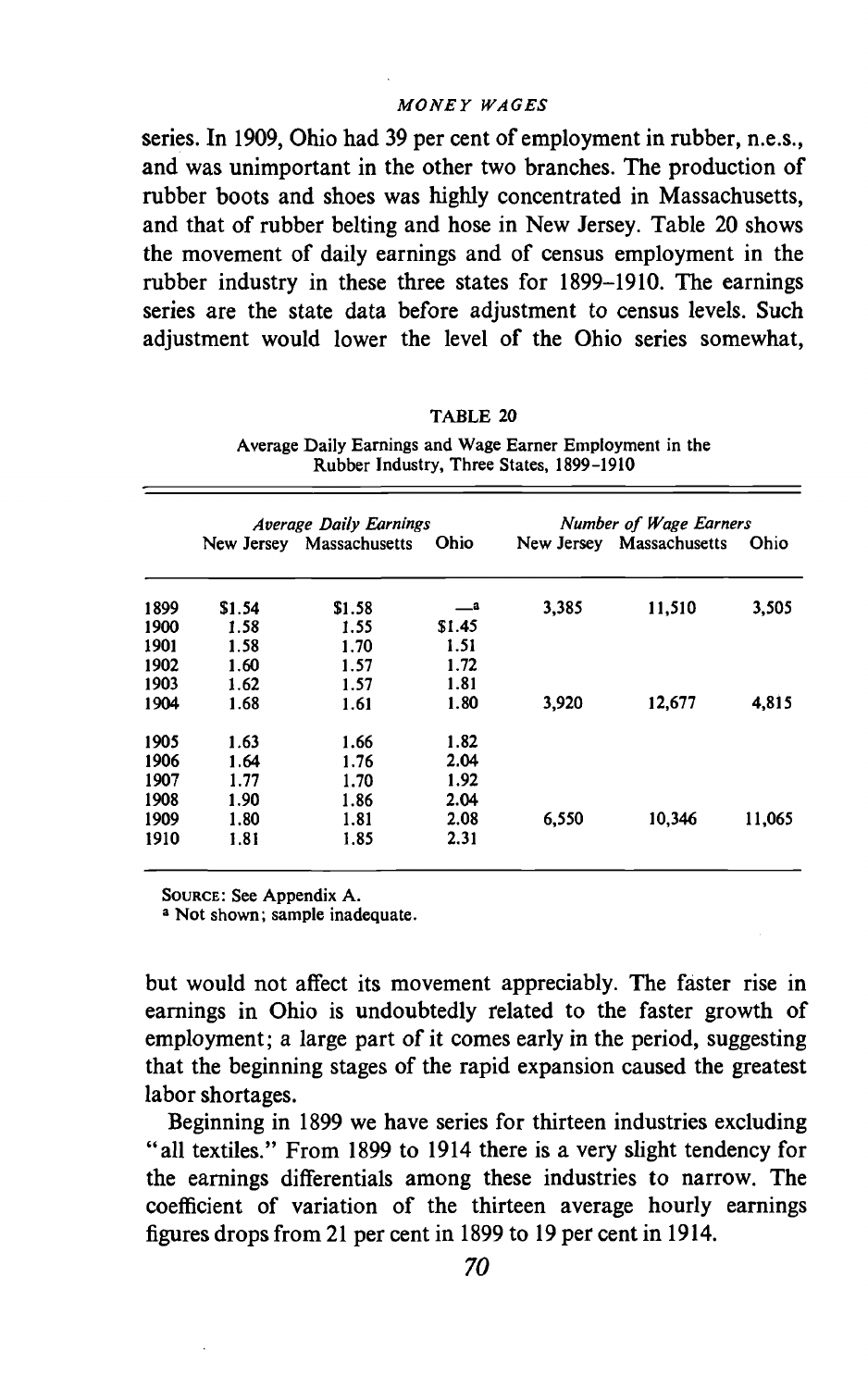# MONEY WAGES The Combined-Industry Series

In this section we combine the industry average hourly earnings series of the preceding section into a weighted average which serves as a check on the all-manufacturing series. We cannot make a similar check for average daily hours because the hours series for all manufacturing and for the individual industries are based on the same data. However, for earnings, the all-manufacturing series covers a much wider range of industries than the individual industry series do, while the latter include data from a number of states not used in the allmanufacturing series.

In combining the industries series we treat "all textiles" as one industry; it already includes the separate series for the other textile industries. "All textiles" and the eight nontextile industries of the preceding section are combined using census employment weights with linear interpolations of weights between census years. The industry series that do not go back to 1890 are brought in by linking so as not to disturb the movement of the combined series. The resulting series for nine industries combined is compared with the allmanufacturing series in Table 21 and Chart 5.

The two series never differ by more than one cent. The all-manufacturing series lies 0.1 cent below the nine-industry series in 1890 but rises until it is 1.0 cent higher in 1913, indicating that industries whose wages rose less than the average are overrepresented in the nineindustry series. The principal difference in movement occurs in the business contraction of 1908, when the nine-industry series rises slightly while the all-manufacturing series falls. The rise in the nineindustry series throughout 1907—09 occurs despite the fact that all but two of its components (leather and foundries and machine shops) fall either from 1907 to 1908 or from 1908 to 1909. However, only three fall between the first pair of years, and three others rise sharply. The sharp rises are in paper, rubber, and glass; in each case, in the leading states, employment and days in operation fall, but days in operation fall more than annual earnings.

The nine-industry series was also computed with constant 1914 weights. We have not shown this series here, since it never differs by more than 0.1 cent from the variable-weight series. This indicates that the rather considerable differences among the industries in rates of growth of employment are not strongly related to wage levels. This lack of relation was confirmed by examining a scatter diagram in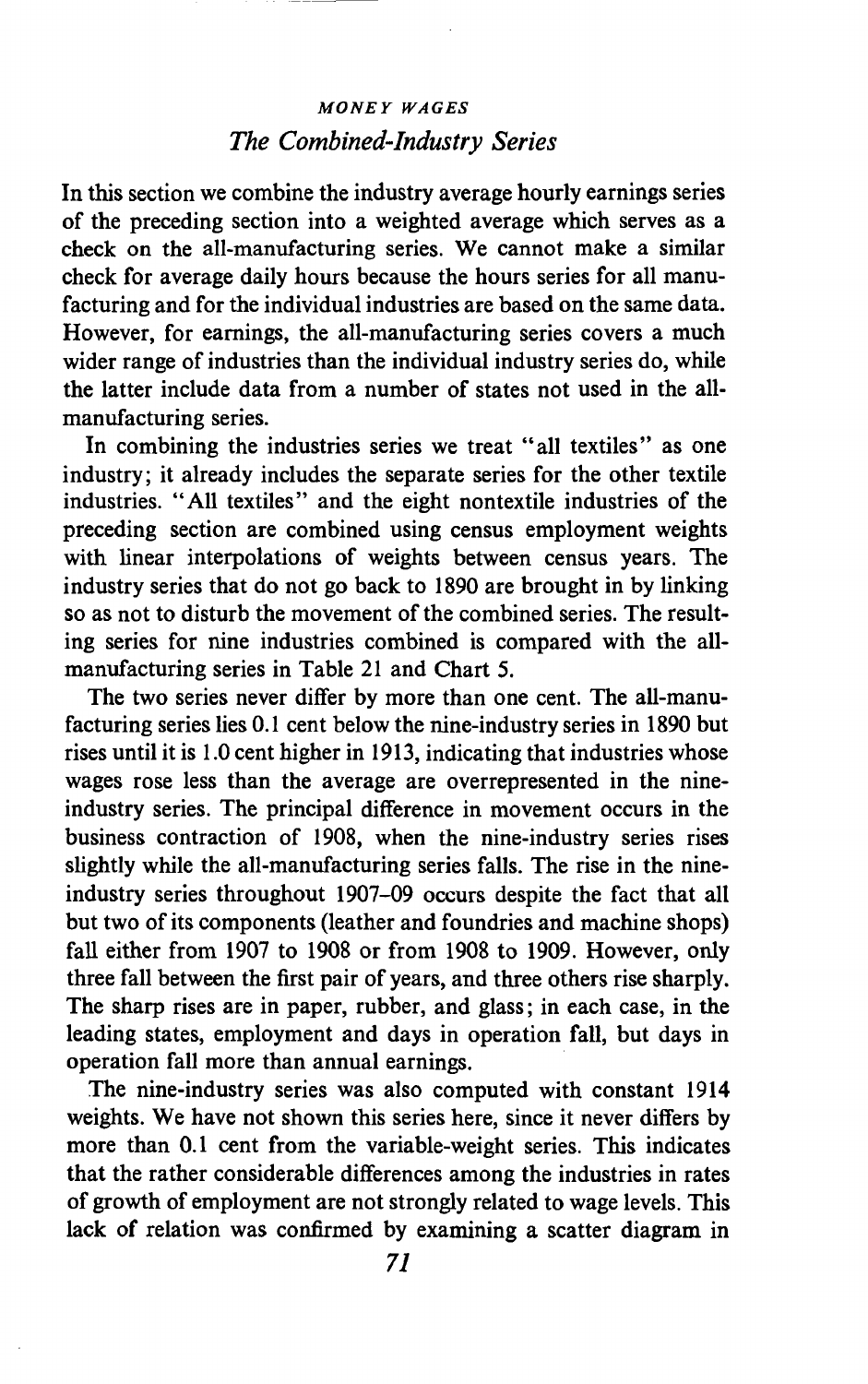which percentage changes in employment from 1899 to 1914 were plotted against 1914 average hourly earnings, with the principal component industries of all textiles plotted separately.

|      | Manufacturing Industries Combined, 1890–1914<br>(cents) |                 |  |  |  |  |
|------|---------------------------------------------------------|-----------------|--|--|--|--|
|      | All Manufacturing                                       | Nine Industries |  |  |  |  |
| 1890 | 14.4                                                    | 14.5            |  |  |  |  |
| 1891 | 14.4                                                    | 14.7            |  |  |  |  |
| 1892 | 14.5                                                    | 14.6            |  |  |  |  |
| 1893 | 15.1                                                    | 15.2            |  |  |  |  |
| 1894 | 13.9                                                    | 14.5            |  |  |  |  |
| 1895 | 13.8                                                    | 14.0            |  |  |  |  |
| 1896 | 14.4                                                    | 14.2            |  |  |  |  |
| 1897 | 14.0                                                    | 13.9            |  |  |  |  |
| 1898 | 13.7                                                    | 13.9            |  |  |  |  |
| 1899 | 14.6                                                    | 14.3            |  |  |  |  |
| 1900 | 15.1                                                    | 14.8            |  |  |  |  |
| 1901 | 15.8                                                    | 15.2            |  |  |  |  |
| 1902 | 16.5                                                    | 15.8            |  |  |  |  |
| 1903 | 17.0                                                    | 16.3            |  |  |  |  |
| 1904 | 16.9                                                    | 16.1            |  |  |  |  |
| 1905 | 17.2                                                    | 16.3            |  |  |  |  |
| 1906 | 18.4                                                    | 17.1            |  |  |  |  |
| 1907 | 19.1                                                    | 17.8            |  |  |  |  |
| 1908 | 18.4                                                    | 17.9            |  |  |  |  |
| 1909 | 18.6                                                    | 18.0            |  |  |  |  |
| 1910 | 19.8                                                    | 18.9            |  |  |  |  |
| 1911 | 20.2                                                    | 19.4            |  |  |  |  |
| 1912 | 20.7                                                    | 20.0            |  |  |  |  |
| 1913 | 22.1                                                    | 21.1            |  |  |  |  |
| 1914 | 22.0                                                    | 21.2            |  |  |  |  |
|      |                                                         |                 |  |  |  |  |

#### TABLE 21

Average Hourly Earnings in All Manufacturing and in Nine Manufacturing Industries Combined, 1890—1914

SouRcE: All Manufacturing: Table 10. Nine fndustries: computed from Table 13.